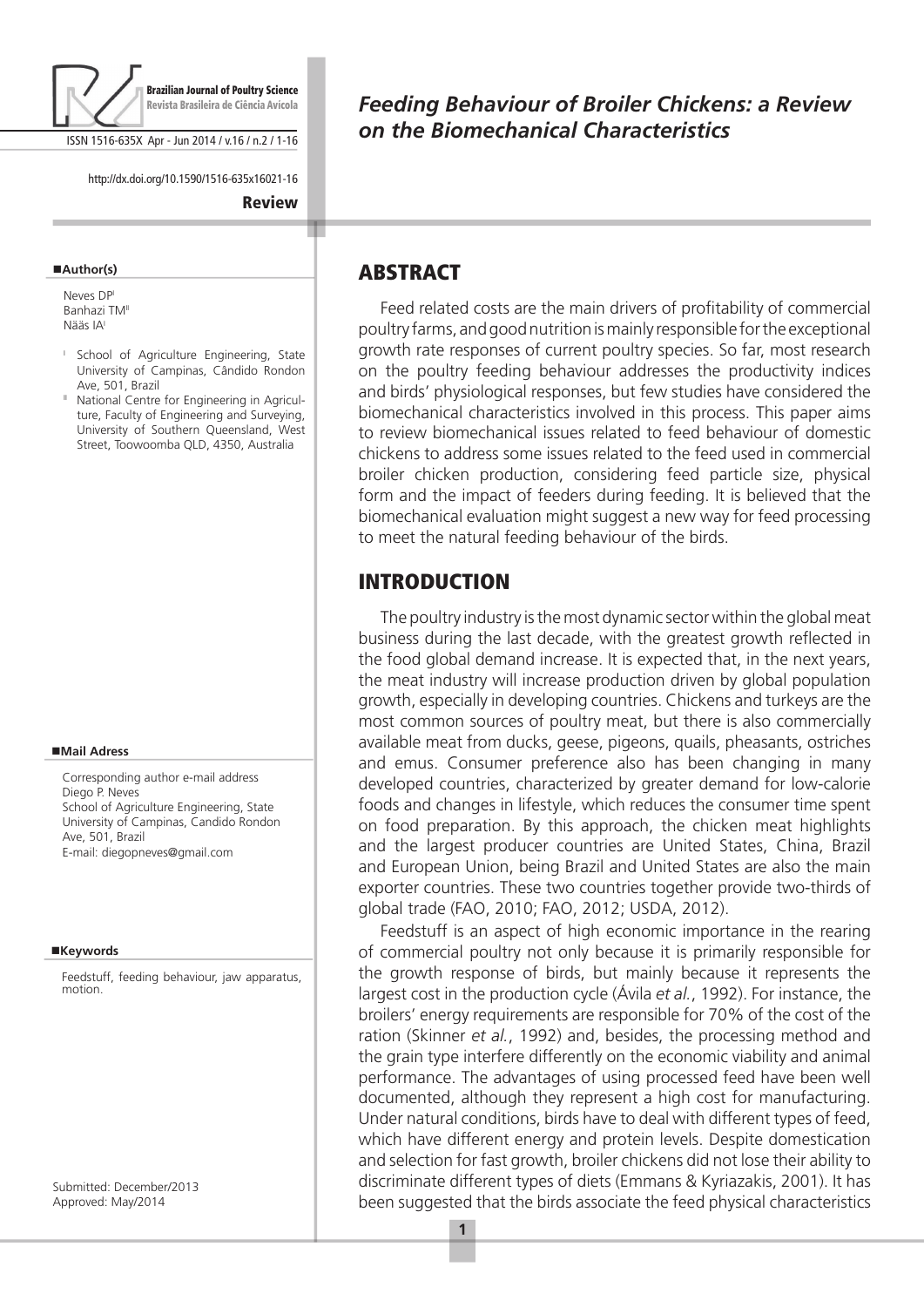

with nutritional content, which indicates that the contact perception contributes to the identification of the feed.

Most researches on performance and behaviour of broiler chicken feeding has been with respect to productivity indices and physiological responses, but there is a lack of scientific knowledge of the biomechanical features of the bird feeding process. Chickens present cranial kinesis, which is characterized by the movement of the upper jaw in relation to the skull, a key factor in feeding efficiency found in all species of birds (Bock 1964; Zweers 1982; Feduccia 1986; Bout & Zweers, 2001; Gurd 2006; Estrella & Masero, 2007; Gurd, 2007). Past and recent publications have reported this feature in many species of fish, rodents and birds, as well as in humans. In domestic chickens (*Gallus gallus domesticus*); however, even though a few studies are found regarding the biomechanical issues of the intake process, no one is related to the modern captive breed strains for egg or meat production.

This review paper aims to approach what is known to date about the biomechanical features of the feeding behaviour of chickens. It addresses issues related to feed characteristics used in commercial broiler chicken production, with regard to feed particle size, physical form and the influence of feeders.

# General concepts of biomechanics and historical context

Biomechanics can be defined as the study of the mechanical model of the body and its movements, integrating physics and biology (Domenici & Blake, 2000), or as the mechanics of movement in living creatures, being a discipline of biology that combines biophysics, physiology, physics, engineering and medicine (Low & Reed, 1996), or even simple physical (mechanical) movement displayed or produced by biological systems (Mclester & Pierre, 2008). Despite biomechanics being a relatively young discipline recognized in scientific research, its considerations are also of interest to several other scientific disciplines and professional fields, such as zoology, medical (orthopaedics, cardiology, sports medicine, physiotherapy), biomedical engineering or biomechanics, or kinesiology (study of human movement) (Hall, 1999).

Giovanni Borelli (1608-1679) is considered a pioneer in the studies of biomechanics. He integrated physiology and physical science to describe the human and animal movements, and offered thoughts on the function of

# **Neves DP, Banhazi TM, Nääs IA** *Feeding Behaviour of Broiler Chickens: a Review on the Biomechanical Characteristics*

muscles. The invention of the light microscope in the latter part of the seventeenth century greatly aided the study of physiology, but the advent of photography in the nineteenth century played a key role, and allowed a more detailed study of human and animal locomotion. Some knowledge of electricity was also developed in this period, which led to the use of electrical stimulation and electromyography. In the twentieth century, the invention of the electron microscope influenced the understanding of mechanical changes on a cellular level (Low & Reed, 1996).

Currently, biomechanics is seen as an academic subject and with the advancement of computer and microelectronics it is now possible to use measurement systems in more complex fields. High resolution cameras, high storage capacity and digital image processing for a relatively affordable cost make the transformation of qualitative for quantitative techniques possible, with a level of accuracy comparable to traditional punctual measuring methods. In this sense, the high speed camera is an apparatus that has been highlighted for its effectiveness in several areas of study, including animal behaviour assessments.

# The study of biomechanics and motion analysis

In the study of biomechanics, it must be consider the consequences of movements produced by forces, integrating biological features with traditional mechanics (the effect of forces and energy in the motion of bodies). The static and the dynamic are two sub-branches of mechanics used to study the anatomical and functional aspects of living organisms. Static is the study of systems that are in a state of constant motion, *i.e.* both at rest (without movement) or in motion at a constant speed. Dynamics is the study of systems in which the acceleration is present. Kinematics and kinetics are subdivisions of biomechanical study. Kinematics is the description of motion features including the pattern and velocity of the body segments which generally translates the degree of coordination that an individual displays. Whereas kinematics describes the appearance of movement, kinetics is the study of forces associated with movement (Hall, 1999; Serway & Jewett, 2004). Anthropometric factors, *e.g.* size, shape and weight of body segments, are other important concerns in kinetic analysis (Hall, 1999).

Among other essential purposes, animals depend mainly on muscles to propel themselves for locomotion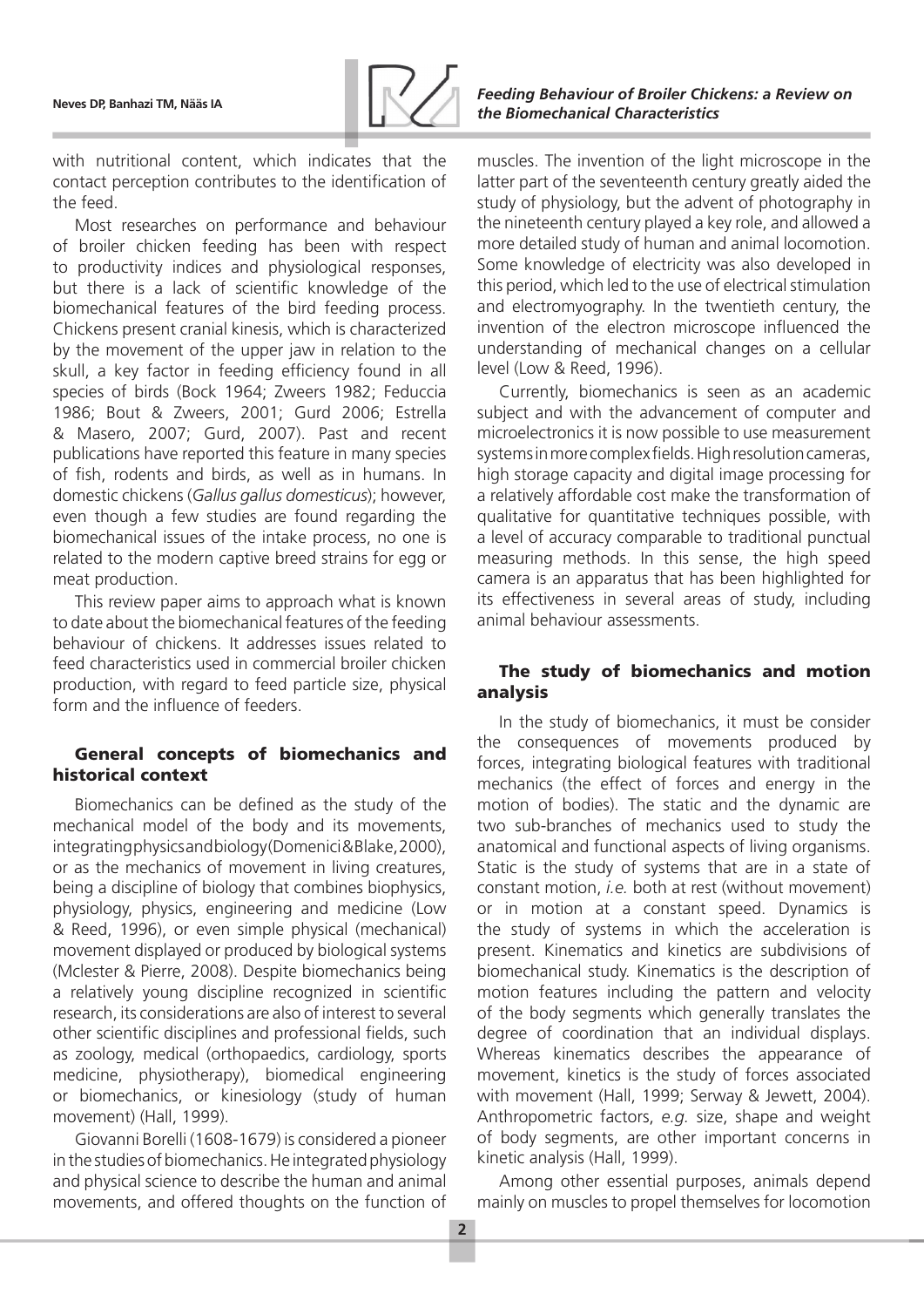

and food handling. Muscles are biological motors that consume chemical energy and perform mechanical work. Generally the function of muscles is considered within the 'metabolism' together with other processes, *e.g.* thermoregulation, which also consumes oxygen and generates heat. The power of muscles is generally viewed only by the capacity of enzyme energy supply. However, the rate at which muscles can perform the work is limited by three variables: the stress it may exercise, the tension and the contraction frequency. These are the mechanical variables, and their maximum values are defined by mechanical limitations (Pennycuick, 1992).

Nowadays biomechanics can be considered a "tool" to investigate matters of ecology, physiology and evolution. It also can be useful for assessments, forecasts and understanding of behaviours. Some structures of animals (*e.g.* jaw, teeth, claws, beaks and horns) may be regarded as tools and/or weapons with certain physical characteristics, and the kind of forces applied may influence their utilization. These forces can be used to handle, break or tear the food; for different ways of feeding (suction, crushing and handling through the jaw); for biting, cutting the skin, breaking bones or killing (Domenici & Blake, 2000). Several factors affect the execution of eating action, such as competition, energy consumption, risk of predation, prey availability and predator performance. Performance includes the ability of a predator to locate, capture and manipulate the prey, all being influenced by their morphology (Wainwright, 1991).

Biomechanical studies have been widely investigated using high speed camera technology in various species of animals, e.g. insects (Dangles *et al.*, 2006; Wu *et al.*, 2008; Nguyen *et al.*, 2010; Truong *et al.*, 2012); fish (Korff & Wainwright, 2004; Herrel *et al.*, 2005; Huber *et al.*, 2008; Wroe *et al.*, 2008; Huber *et al.*, 2009; Mara *et al.*, 2009; Habegger *et al.*, 2010; Tran *et al.*, 2010); rodents (Bracha *et al.*, 2003; Sakatani & Isa, 2004; Herbin *et al.*, 2007; Morita *et al.*, 2008; Beare *et al.*, 2009; Fu *et al.*, 2009; Stefen et al., 2011); reptiles (Deban & O'Reilly, 2005; Herrel & O'Reilly, 2006; Fuller *et al.*, 2011; Schaerlaeken *et al.*, 2011); birds (Westneat *et al.*, 1993; Estrella & Masero, 2007; Abourachid *et al.*, 2011; Dawson *et al.*, 2011; Smith *et al.*, 2011); as well as in humans (Arampatzis *et al.*, 1999; Yoganandan *et al.*, 2002; Imura *et al.*, 2008; Shan, 2008; Bakker *et al.*, 2009; Steeve, 2010). The main topics treated are flight features, bite force analysis, cognitive functions assessments by realtime tracking, anatomical and physiological study of

## **Neves DP, Banhazi TM, Nääs IA** *Feeding Behaviour of Broiler Chickens: a Review on the Biomechanical Characteristics*

locomotion, evaluation of mandibular motion and muscle activity during ingestion or vocalization, the effect of food type on feeding efficiency, 3-D bones reconstruction for motion morphology assessments, among others.

At some time, several reasons induced the domestication of birds. These include: communication (pigeon); vestment (ostrich), sport (falcon), decoration (peafowl), religion (Egyptian goose); and pet (cage birds). Nowadays, the main aims of domestication are egg and meat production. Economically, these activities are very important, since producing poultry meat, and eggs are very efficient ways to transforming vegetable mass into meat protein (FAO, 2010). In the upper limbs, the birds have wings moved by powerful pectoral muscles, consisting of a very well developed structure and the skeletal bones are significantly lighter. These features have given the birds a high mobility, allowing their dispersion throughout the environment and consequently their adaptation to a variety of environments. These adjustments led to different types of secondary anatomic variations of the beak, oral cavity, feathers, wings, legs and feet (King, 1986). Thus, a better comprehension of the biomechanics of each element is helpful for studying disease aetiology, and for making treatment decisions and general motion assessments.

On the other hand, some methodological drawbacks could be encountered when it is necessary to adopt a surgical intervention for implant insertion, which could involve ethical concerns and technological limitations (Bergmann *et al.*, 2001; Stansfield *et al.*, 2003), beyond the stress to which the individual could be subjected. In addition, the labour intensiveness, utilization of electrical stimulation and *post mortem* examination can lead to a non-real situation, such as the lack of functional movements (Gussekloo *et al.*, 2001). Developing a precise and non-invasive method for measuring the internal force within the living body still remains a great challenge in the field of biomechanics and motion analysis (Lu & Chang, 2012). Motion analysis can be an effective method for identifying beneficial and damaging elements when a moving system of a living organism is performing a task. Some advantage via the utilization of high speed cameras and computational image analysis for motion assessments has been achieved, especially with respect to its relatively low cost, versatility in analysis, commercial availability of the hardware and possibility of system upgrade according to need (Sakatani & Isa, 2004).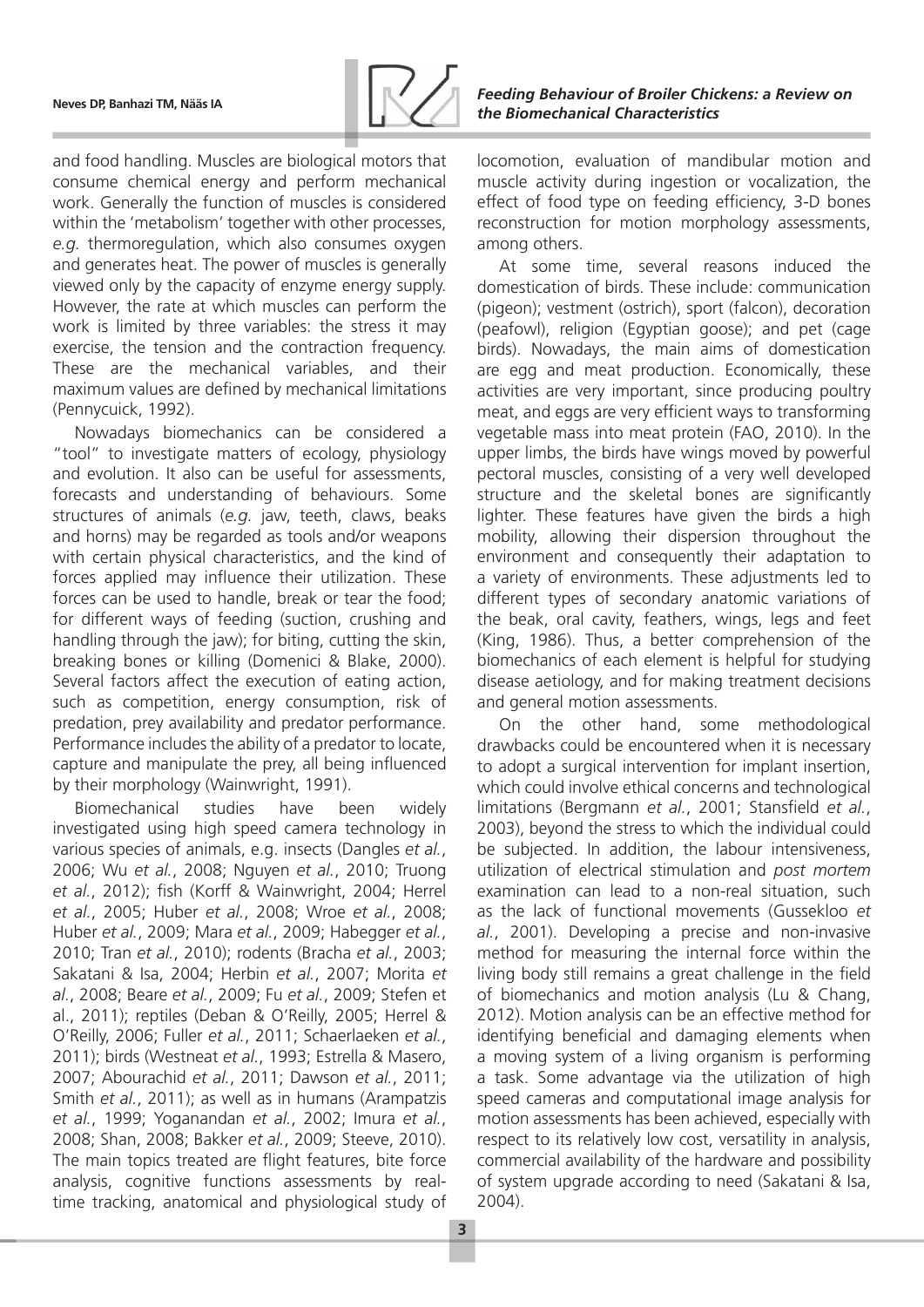

## Chicken intake process: anatomical and biomechanical approaches

The digestive system of the chicken is considered simple, short and extremely efficient. The beak collects the food, and the bird decides whether to accept or reject it through the tactile cells. This decision is based on reflectivity and taste, even though the number of taste buds is small. No evidence has been produced to suggest that chickens have any real ability to smell. The food is swallowed whole with a little saliva, through the oesophagus to the crop, in which the fibre is softened, and the food is acidified by lactic acid. From the crop, the food passes into the proventriculus, which secretes acid and pepsin, an organ that best resembles the stomach of a mammal. Thereafter the food passes into the gizzard, an organ with powerful muscles that contract rhythmically to reduce the thickness of the content. After that, the food passes through various regions of the intestine by peristaltic contractions, and it is at this stage that digestion and nutrient absorption occur. The digestion also occurs to a lesser extent in the caeca, two bags that are located at the junctions of the small and large intestines, the latter being responsible for the absorption of water. From here the faeces move into the cloaca for evacuation, which is also related to the excretion of urine, acceptance of delivery of sperm and the passage of egg outwards (Sainsbury, 1980).

The birds have one of the most skilled skulls of living vertebrates, besides the pneumatisation by epithelial extensions of air sacs, a fact that allows alleviates the weight, they are kinetic. The cranial kinesis is related to the movement of the upper jaw, or part of it, in relation to the skull, which is a characteristic found in all species of birds (Bock, 1964; Zweers, 1982; Feduccia, 1986; Bout & Zweers, 2001; Gussekloo & Bout, 2005). This is not an exclusive feature of birds, as it is also found in fish, reptiles and amphibian fossils (Bock, 1964). The skull of birds can be divided into functional units: the braincase, the upper jaw, the bone structure that comprises the palate, the jugal bar and quadrate, and the lower jaw. These functional units operate together in which the quadrate bone plays a key role during the beak movement (Van Den Heuvel, 1992).

There are many proposed functions of cranial kinesis which can be highlighted: the highest elevation of the upper jaw, reducing the force required to open the beak, keeping the beak closed without muscular effort, higher beak closing speed, shock absorption, increased capacity of food selection, maintenance of the primary axis of orientation and attachment of

the buccal apparatus muscles (Bock, 1964; Bout & Zweers, 2001; Gurd, 2006; Estrella & Masero, 2007; Gurd, 2007). Furthermore, the cranial kinesis can be uncoupled or coupled. Uncoupled is when the upper and lower jaws move independently. Coupled kinetics occurs owing to two separate mechanisms, or a combination of both. In most birds, the presence of postorbital ligaments and the lacrymomandibular is the main morphological feature of this system. When one of these ligaments is stretched to the maximum, the lower jaw cannot be depressed without the quadrate bone swinging forward while the opposite occurs in beak closing motion, establishing a relationship of dependence of both upper and lower jaws, although a certain degree of independence in this mechanism may exist (Bock, 1964).

The domestic fowl has a prokinetic skull mainly characterized by a postorbital ligament, also known as the squamosomandibular ligament, whereby the skull connects with the mandibular process. Other species can also present rhincokinetic or amphikinetic skulls, differing in the location of the jaw joint. Therefore, the chicken jaw is a unique structure that moves entirely. When the beak is usually closed, the ligaments are not tensioned, and the system is considered at rest. The coupled cranial kinesis in domestic fowl does not play a dominant role in the feeding process. The jaw is lowered 20ms after the lifting of the upper jaw, indicating that the coupled cranial kinesis does not occur while the food is grasped, but can occur eventually. Similar characteristics may occur in subsequent cycles for the transport of food into the oral cavity during the food manipulation. However, the coupled kinesis is used when the bird closes its beak, as it is not possible to depress the upper jaw without raising the lower jaw (Van Den Heuvel, 1992).

The feeding behaviour of animals can be divided into appetitive phases, corresponding to the demand for feed and consummatory act, which is the real feed intake. The assessments may be related to bite events and/or visits to feeders (Slater, 1974; Berdoy, 1993; Nielsen, 1999) in which these could be considered as a unit to analyze feeding behaviours (Nielsen & Whittemore, 1995). There is no real chewing in birds, the tongue is rigid and tactile sensibility is mainly perceived when the particles are touched and seized by the beak tip (Picard *et al.*, 2002). The appetitive phase of chickens can be characterized by the foraging behaviour, which is the time that the bird explores the environment searching for food, as reported by (Yo *et al.*, 1997), who found that two thirds of young bird pecks do not result in the prehension of a feed particle.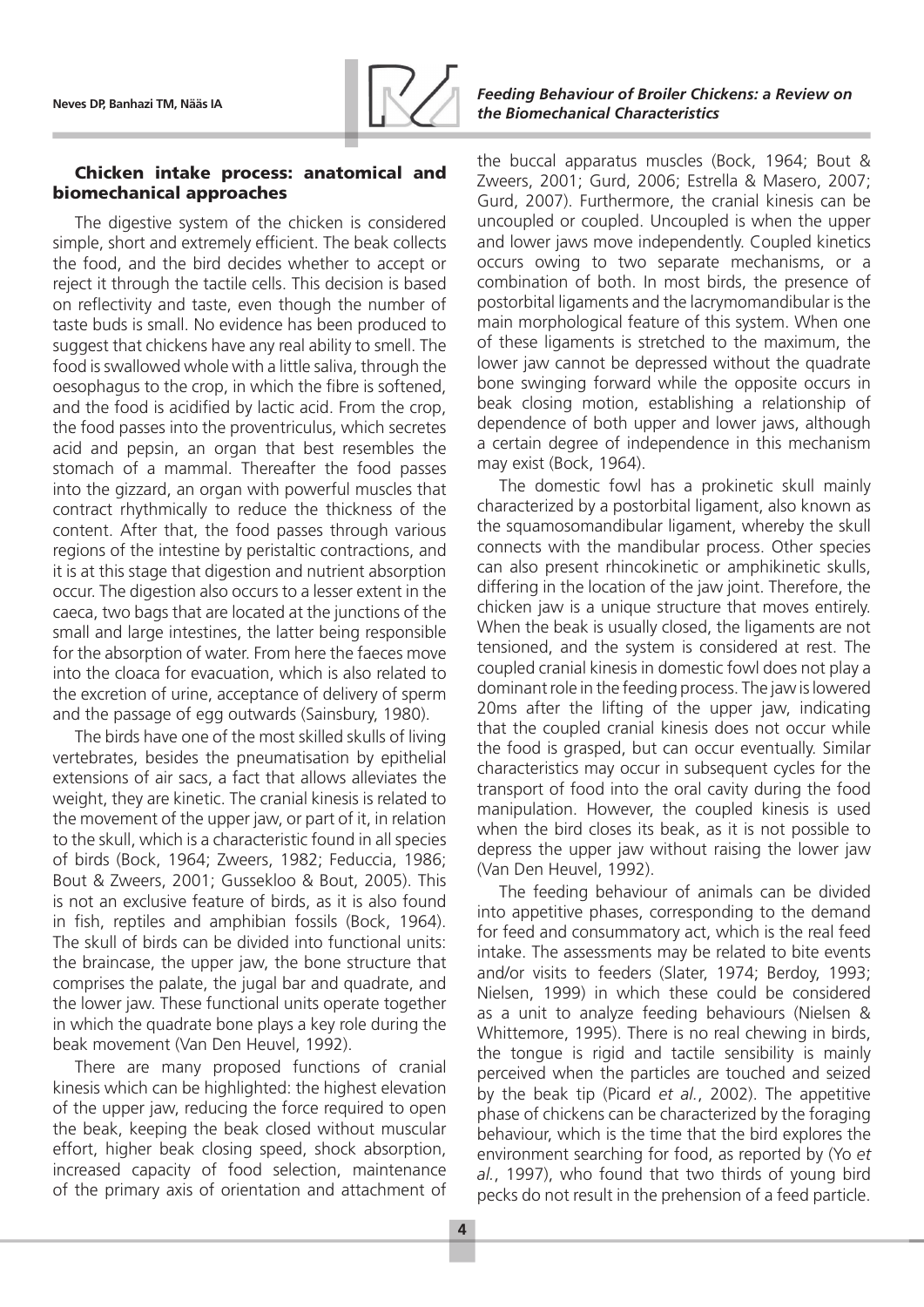

The mechanical process of feeding in domestic chicken is similar to that of pigeons (Table 1). It is suggested that, within the phases 'grasp' and 'mandibular motion', the opening beak amplitude is gauged according to the particle size and the initial beak opening is used to control the amplitude. For the 'grasp' phase, the birds use visual information and for 'mandibular motion' tactile information. Moreover, the feeding behaviour of these birds can be defined as stereotyped movement patterns. These stereotyped patterns create an eating-response sequence and such sequences create an event feeding scene or a feeding bout (Figure 1). The reason why these movements are defined as stereotyped is on account both of duration and temporal organization of the variables in the process. This standard is based on the Variation Coefficient. Considering the appearance of stereotyped variables that compose a feeding scene of pigeons (Zweers, 1982) and chickens (Van Der Heuvel & Berkhoudt, 1998), the feeding behaviour can be considered as a result of Fixed Action Patterns, more than just a pattern. Actually, the bird can adapt certain movement patterns depending on the type of food, but such behaviours are subordinate to limitations of morphological structure and mechanical construction (Zweers, 1982).

**Neves DP, Banhazi TM, Nääs IA** *Feeding Behaviour of Broiler Chickens: a Review on the Biomechanical Characteristics*



**Figure 1** – Schematic representation of the subdivision of a feeding behaviour pattern. Adapted from Zweers (1982).

A better understanding of the patterns of biomechanical mechanisms involved in the bird intake process is important. Commercially farmed birds are not well documented subject. Nevertheless, this knowledge could lead to a better understanding of the feeding process, focusing on maximizing performance and animal welfare at farm level, since ration has a high impact on farm profitability.

### Feed: the raw material, processing methods and the physical form

The production of feed for livestock aims at reducing the cost of the manufacturing process without compromising the quality of the final product.

**Table 1 –** Summarized description of the phases of the pigeon and chicken feeding scenario.

| Phase               | Description                                                                                                                                                                                                                                                                                                                                                                                          |
|---------------------|------------------------------------------------------------------------------------------------------------------------------------------------------------------------------------------------------------------------------------------------------------------------------------------------------------------------------------------------------------------------------------------------------|
| Fixation            | The head still stable above the seed, the eyes wide open. The distance between the eye and the target is about 5-8 cm. Beak<br>is closed, but fluctuations could be seen in the openings of the beak and tongue movements for swallowing seeds ingested<br>previously.                                                                                                                               |
| Approach or pecking | Starts when the bird moves its head uninterruptedly towards food in an oblique or vertical direction. The beak opens, and the<br>elevation of the upper jaw occurs prior to the depression of the lower jaw and the tongue is retracted. The beak opens slightly<br>more than the seed size. The eyes are partially closed.                                                                          |
| Grasping            | Starts with the maximum beak opening in the last part of the approach phase. The beak tip apprehends the seed and the eyes<br>are completely closed.                                                                                                                                                                                                                                                 |
| Withdrawal          | Starts right after the 'grasping' phase. Food is retained in the beak tip, and head is withdrawn in an upward motion. There may<br>be a delay when the beak strikes against the substrate.                                                                                                                                                                                                           |
| Stationing          | The food is eventually repositioned by "catch-and throw" movements. These serve to reposition the seed in the beak before<br>starting the transport. This phase can be repeated as often as needed or possibly skipped when seed is properly grasped.                                                                                                                                                |
| Transporting        | Transports the seed from the beak tip into the pharynx level though the "catch-and-throw" or "slide-and-glue" movements or<br>a combination of both. The "slide-and-glue" technique, usually adopted with smaller particles, consists in the displacement of<br>the tongue up to the tip of the beak in order to glue the food with the aid of the sticky saliva and convey it into the oral cavity. |
| Collecting          | Small seeds are accommodated at the base of the tongue while the bird keeps feeding. It does not occur with large seeds.                                                                                                                                                                                                                                                                             |
| Swallowing          | Final transportation of the seed into the esophagus with one or more movements of the pharynx, tongue, small beak openings<br>and head jerks. Two mechanisms: "scraping" which is the continuation of "slide-and-glue" for small seeds and "peristaltic"<br>which is a continuation of "catch-and-throw" for larger seeds.                                                                           |

Adapted from (Moon & Zeigler, 1979; Zeigler *et al.*, 1980; Zweers, 1982; Bermejo *et al*., 1989; Van Der Heuvel & Berkhoudt, 1998).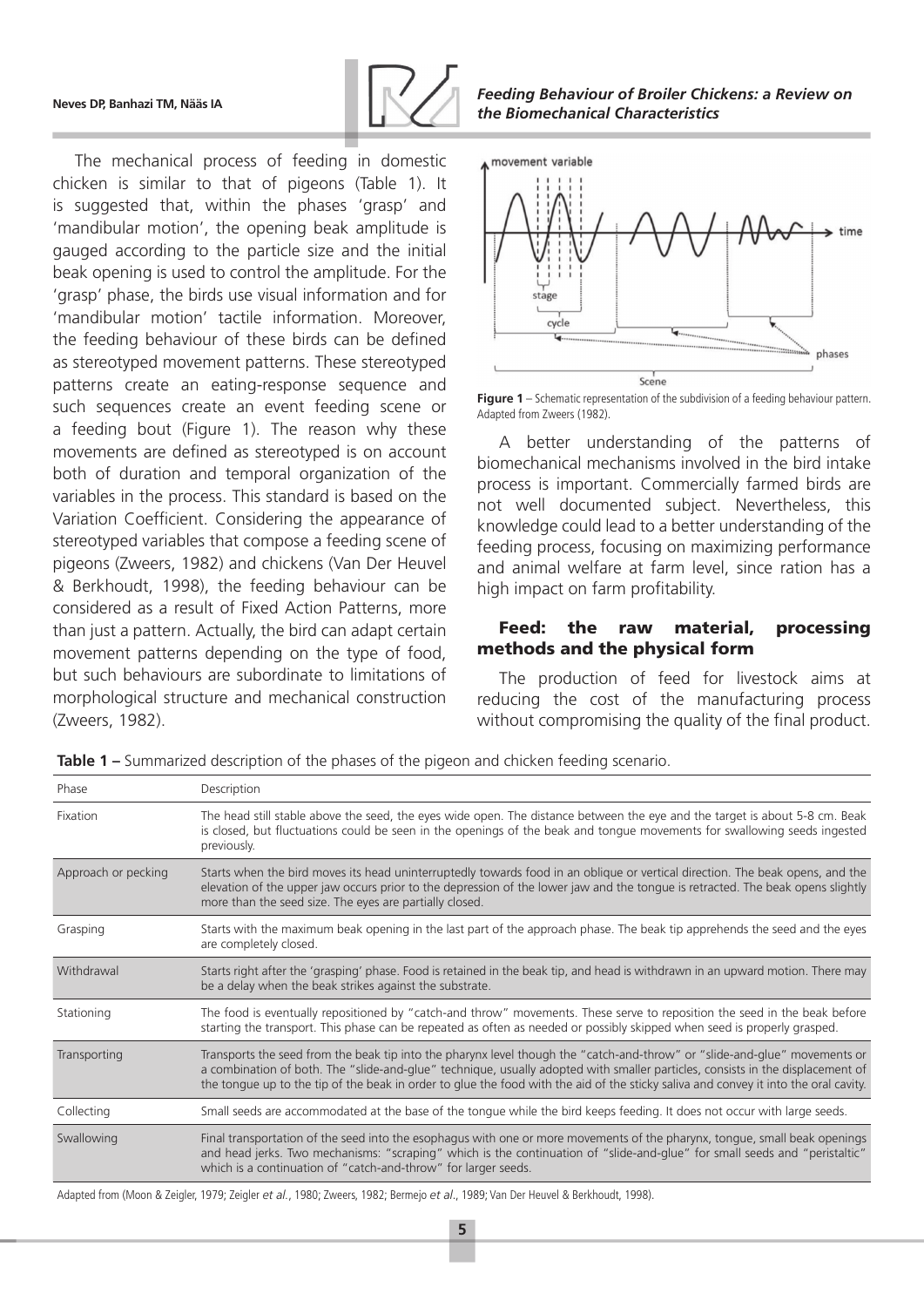

Amongst the purposes of feed processing, there are mostly the changes of particle size and increased density of feed. A key factor in the processing is to obtain the maximum nutritional potential of the feed at minimal cost (Thomas *et al.*, 1998). This is achieved by altering the natural state of ingredients to improve their nutritive potential, and, therefore, the pelleting process is most widely used by the livestock feed industry (Meurer *et al*., 2008). Generally the rations for broiler chickens are offered in mash, pelleted, extruded or crumbled physical forms. The mash rations are processed in the form of crumbs by mixing ground ingredients and also form the raw material for other varieties of ration. The pelleted type is the mash one which is pressed under high temperature, pre-cooked and subsequently moulded in the shape of small cylinders, so called pellets. The extruded rations are composed of mash ration subjected to baking at high pressure, humidity and temperature, but such processes are applied in a short time compared with that of pelleted ones. Finally, the crumbled rations are those pelleted or extruded which are crushed to form particles larger than those of mash feed and smaller than pellets (Thomas *et al.*, 1998). Also, in addition to the type of ration, the nutrient composition of broiler chicken diet is different so as to offer the most appropriate balance for each growth phase: the prestart (1-7 days), initial (8-21 days), growth (22-35 days) and final (36-42 days). Therefore the use of the most appropriate type of ration must be considered with respect to the different farm contexts, such as regional availability of raw material, the technology level adopted by the feed plants, plus the animal genetic strain and the local weather conditions. By this approach, the best cost-benefit formulation is flexible and there is not a single rule to follow for achieving good yield indices.

The main steps to processing cereals include disruption of the seed coat (removal of the outer protective layers; the shells); exposure of the endosperm; reduction of particle size; agglomeration; mixing; heat treatment; pressure; changes in the structure of starch, and the addition of protein and fat (Thomas *et al.*, 1998). The starch in cereals is in granule form, being highly organized complex resistant to the ingress of water and to the action of enzymes (Joy *et al.*, 1997). Nevertheless, when heated above 100°C in the presence of water the process of gelatinization occurs, which consists in the swelling of granules to temperatures at which a break occurs, with destruction of the molecular order, and with irreversible changes

in its properties (Thomas *et al.*, 1998; Donald 2001; Kishida *et al.*, 2001; Fukuoka 2002; Perez & Oliva-Teles, 2002).

Grain milling is a process which reduces the ingredient size by impact force, cutting or abrasion. This reduction increases both the number of particles as surface area, facilitating the handling and mixing of ingredients. The screening determines the particle size, and the process efficiency varies according to the grain type and machinery used (Koch 1996; Rodgers *et al.*, 2012). For this process, two types of equipment are used: the hammer mill and the roller mill. The hammer mill has a set of hammers at high speed motion which press the particles through a screen. The roller mill consists of one or more pairs of horizontal rollers and the distance between them can vary according to the desired particle size. Efficiency of the process depends mainly on the type of grain, on the moisture contained therein, on the desirable particle size and on the engine power. As described by Koch (1996), in the hammer mill the particles generally have a spherical shape with a large size variation and, in the roller mill the particles tend to be uniform in size, but irregularly shaped, and require less electricity. Different types of grain milled under similar conditions can result in grains of different sizes (Lentle *et al.*, 2006; Amerah *et al.*, 2007; Amerah *et al.*, 2008). Thus, it is suggested different screen sizes be used, according to the type of grain, in order to obtain the desired particle size (Amerah *et al.*, 2007). The data provided by Nir *et al.* (1990) show that the productive yield of broilers is not influenced by the grinding process when the particle size is the same. Meanwhile, Nir *et al.* (1995) found greater weight gain in the use of particles by roller mill, because of the larger particle size and better uniformity of feed. Pelletization can be defined as a process of clustering of milled particles of an ingredient (or a mixture of ingredients), through mechanical processes and in combination with moisture, heat and pressure. The use of thermally processed ration can create a differential in the production of broiler chickens, especially in the pre-start phase. Chicks fed with crumbled diets have greater weight gain and better feed conversion than those fed with mash ones, despite this effect not always being observed until they are 42 days old. It is recommended that pre-starter feed be provided in crumble form, since this promotes nutritional benefits into the first weeks of rearing at an acceptable cost of production (Silva *et al*., 2004).

Birds are able to select different sizes of feed particles very early on life. The format and structure of the beak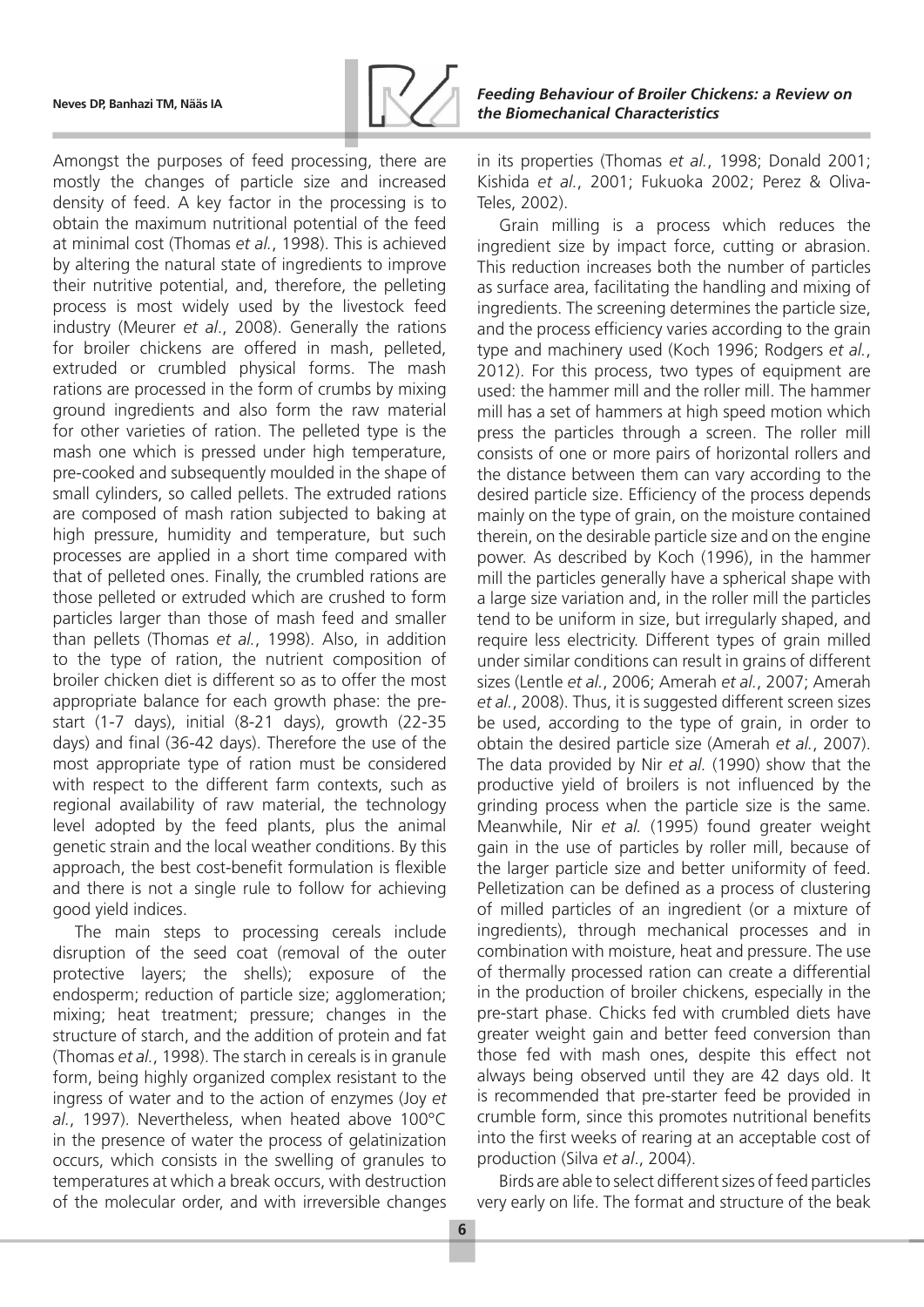

**Neves DP, Banhazi TM, Nääs IA** *Feeding Behaviour of Broiler Chickens: a Review on the Biomechanical Characteristics*

determines the size and type of food to be ingested, and thus the granulometry of the particle is of high importance for the regulation of the consumption. Granulometry is defined as a measure of feed particle size. According to the standard adopted in recent years (ASAE, 1983), the average particle size is given by the geometric mean diameter (GMD) of a representative sample, expressed in millimetres (mm) or microns (µm) and its variation is described as the geometric standard deviation (GSD). The higher the GSD, the more uneven is the feed particle size. It is common for substantial variation to occur in the particle size (630-1450 µm, according to Addo et al. (2012) and, therefore, routine monitoring is desirable in the manufacturing process to maintain the quality of the final product in terms of GMD and GSD. As suggested by Nir *et al.* (1994a), the uniformity of feed particles is considered important for good performance for broiler fed mash ration, since the birds spend less time searching and selecting the larger particles.

It is well documented that the particle size after grinding in broiler feed is most critical in mash diets compared to pellet and crumbled (Hamilton & Proudfoot, 1995; Nir *et al.*, 1995; Svihus *et al.*, 2004; Péron *et al.*, 2005; Amerah *et al.*, 2007). Furthermore, the pre-starter diets must be formulated with ingredients of better quality to meet the requirements of the initial stage (Lilburn, 1998), since the birds quickly respond to the stimulus of food intake immediately after hatching (Vieira & Pophal, 2000; Noy & Sklan, 2002). Several studies suggest that chickens at all ages show a preference for larger particles and this fact is marked with increasing age, probably due to the development of both digestive and buccal apparatus (Nir *et al*., 1990; Nir *et al*., 1994b). Thus, the increase in granulometry increases body weight at slaughter age and thus the economic feasibility (Hamilton & Proudfoot, 1995), but Parsons, *et al.* (2006) found a drop in performance when the size is greater than 1.042μm. It has been suggested that chicks prefer the particles of 700-900 μm (Douglas *et al.*, 1990; Nir *et al.*, 1990; Nir *et al.*, 1994b; Nir *et al.*, 1995) or 600-900 μm (Amerah *et al.*, 2007), while Portella *et al.*, (1988), suggest a particle larger than 1180µm, and for adult birds greater than 2360µm.

Nir *et al.* (1994b) observed higher consumption in mash diets with particles of 769μm for broilers at prestarter phase (1-7 days old) when compared with GMD of 525µm and 1260µm. This result may be related to the lower GSD (1630) in relation to other considered sizes (2.000). These findings are in agreement with

Amerah *et al.* (2008) and are also reported by Lott *et al.* (1992), who found higher body weight and better feed conversion in broilers fed with 716μm of DGM up to 21 days of age. On the other hand, no differences were seen in the crumbled diet with 690 and 974μm of GMD.

The feeding of chickens with whole grains has been associated with an improvement in gut development and health due to the stimulation of the gizzard (Hetland *et al.*, 2002; Gabriel *et al.*, 2006) and also with a lower incidence of proventricular dilatation (Jones & Taylor, 2001). The gizzard is an organ that plays a key role in the diet of domestic chickens, aiding digestion in both the reduction of particle size through mechanical grinding of the feed, as in the chemical degradation of nutrients, in addition to regulating the feed flow (Hetland *et al.*, 2004). The contents of the gizzard are dumped when the particle size is reduced by 15-40μm (Hetland & Svihus, 2001). Recent and past publications suggest that at least 20-30% of the particles should present a size greater than 1000μm (Svihus, 2011) or 1500-2000μm (Nir *et al.*, 1994a), because finely ground particles can inhibit the functioning of the gizzard. In line with these reports, the findings of López & Baião (2004) suggest that a coarser texture contributes to the performance of broilers fed with mash; crumbled and expanded crumbled diets are favored mainly for carcass yield and the weight of digestive organs, but the intake was the same for mash diets with different GMD. Conversely, Dahlke *et al*. (2001) reported a decrease in consumption and weight gain with rations of smaller particle size, in addition to a worsening in feed conversion with pelleted diet processed from particles with smaller GMD.

In the initial growth stage, generally mash or crumble diet is offered because the birds at this stage are still unable to ingest pellets and do not regulate feed intake according to the energy level (Faria *et al.*, 2006). The physical form of pre-start diet (1-7 days) influences the performance of broilers until the end of the initial phase (8-21 days old), but the effects diminish until slaughter age with no effect on carcass characteristics (Freitas *et al.*, 2009). Several studies are in line with the increase of broiler performance when processed diets are offered, which is mostly explained both by improvements in weight gain and feed conversion (Jones *et al.*, 1995; Scott *et al.*, 1997; Leeson *et al.*, 1999; Lecznieski *et al.*, 2001; Vargas *et al.*, 2001; Greenwood *et al.*, 2004; Silva *et al.*, 2004; Maiorka *et al.*, 2005; Lara *et al.*, 2008); development of the digestive tract (Shamoto & Yamauchi, 2000;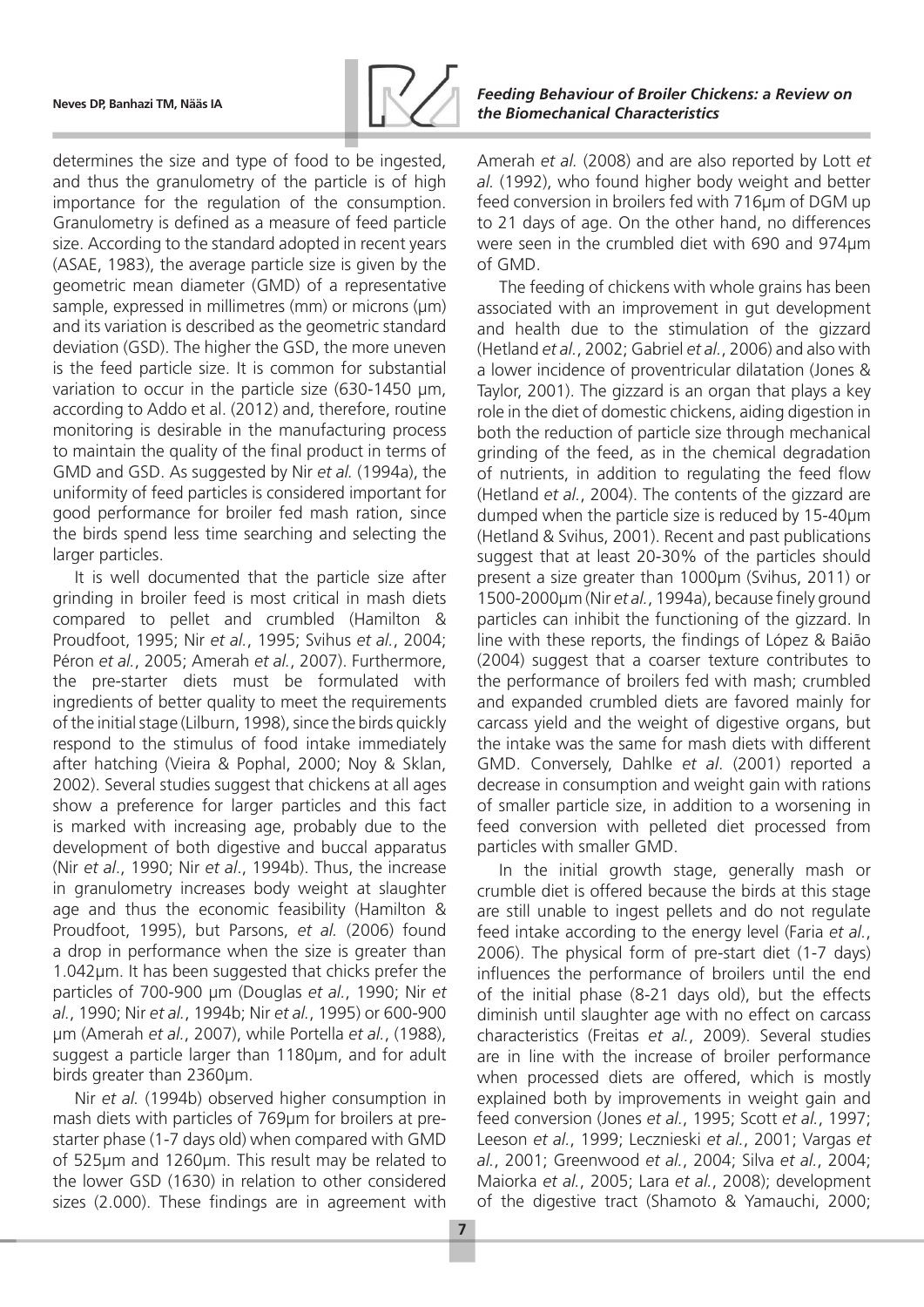

Engberg *et al.*, 2002; Dahlke *et al.*, 2003; Zang *et al.*, 2009); increasing of feed density leading both to nutrient intake and to growth rate (Engberg *et al.*, 2002; McKinney & Teeter 2004; Lemme *et al.*, 2006; Freitas *et al.*, 2008; Meurer *et al.*, 2008; Freitas *et al.*, 2009); greater nutrient digestibility (Moreira *et al.*, 1994; Vargas *et al.*, 2001; Goodband *et al.*, 2002; Freitas *et al.*, 2008; Zang *et al*., 2009); reduction on particles selectivity by the birds and better palatability (Gadzirayi *et al*., 2006; Lara *et al*., 2008); minimization of energy expenditure during feeding (Nir, *et al*., 1994c; Leeson *et al*., 1999; Jensen, 2000; López *et al*., 2007); decreasing of wastage (Jensen, 2000; Gadzirayi *et al.*, 2006); facilitating the production-logistics at feed plants, as many as on farms (Nir *et al.*, 1995; Plavnik & Sklan, 1995; Vargas *et al.*, 2001; McKinney & Teeter, 2004; Greenwood *et al.*, 2004) and; better cost benefit ratio in relation to mash diets (Axe 1995; Dozier III 2001; Meinerz *et al.*, 2001; Vargas *et al.*, 2001; Engberg *et al.*, 2002; Fairfield 2003; López & Baião, 2004; McKinney & Teeter, 2004; Corzo *et al.*, 2011; Oliveira *et al.*, 2011).

Pelleting is the key factor in the profitability of a feed plant. Although there are several benefits of pelleted diet on broiler performance, factories should focus on cost-benefit ratio. For integrated systems, improved feed conversion should pay the cost of the process (Fairfield, 2003). Pelleting also facilitates production-logistics adopted in both feed plants and farms. This is done mainly by minimizing contamination of the feed by reducing the microbial population during processing, which decreases the selectivity by birds avoiding a nutritional imbalance, promotes improvement in the feed flow at feeders, favours the storage and transportation by a greater quantity in less physical space and minimizes the formation of fines (Vargas *et al.*, 2001). Fines are considered those particles that disintegrate from the initial structure of the pellet.

Waste reduction by using pelleted diet can reach 18% in relation to mash type, according to the findings reported by Gadzirayi *et al.* (2006), due to increased particle aggregation and decreased selection of most preferred ingredients by birds. As previously mentioned, pelleted diets aid in the development of the digestive tract, but Meurer *et al.* (2008) pointed out that when both mash and pelleted diets are equalized, the weight gain is equalized, as well. Another issue regarding chickens fed pelleted diets is the reduction of time spent for the consummatory act. Given this, birds increase their resting time, which favours lower energy

## **Neves DP, Banhazi TM, Nääs IA** *Feeding Behaviour of Broiler Chickens: a Review on the Biomechanical Characteristics*

expenditure in maintaining and increasing availability of net energy for production (Nir *et al.*, 1994c; Leeson *et al.*, 1999; Skinner-Noble *et al*., 2005; López *et al.*, 2007; Lara *et al.*, 2008). Furthermore, the average time spent at the feeder depends on the physical form of the feed, which could range from 56 s in pelleted feed and 114 s in mash physical form (Yo *et al*., 1997). Thus, the duration of poultry meals can influence flock performance, since the increasing feeding time brings on disadvantages for submissive birds that probably will not consume their nutritional requirements for optimal development (Ferket & Gernat, 2006).

On the other hand, some drawbacks of pelleted diets have also been pointed out. Among them can be highlighted a higher accumulation of abdominal fat and increase of the mortality rate in relation to mash diet (Lecznieski *et al.*, 2001). The probable reason for this is that birds fed pelleted rations remain inactive longer than active, *i.e.* stay lying longer than walking (Nir *et al.*, 1995; López & Baião, 2004). Moreover, pelleted diet can increase the susceptibility of birds to death by ascites and sudden death syndrome (Garcia Neto & Campos, 2002; Arce-Menocal *et al.*, 2009), this phenomenon being more pronounced in males than in females (Nir *et al.*, 1995). This could be attributed to the reduced number of meals, resulting in a higher intestinal load associated with a faster rate of food transit and greater amount of chime in the intestine, which increases the need for oxygen in the small intestine. Furthermore, increased locomotor disorders (lameness) have been reported with the use of pelleted compared to mash diet (Brickett *et al.*, 2007), in addition to difficulties in maintaining good quality of pellets (Meurer *et al.*, 2008).

An expression used to refer to the quality of the pellet is Pellet Durability Index (PDI, given in %) and nowadays the most widely used method to determine it (ASAE 2003a; ASAE 2003b). Cutlip *et al.* (2008) reported that the best quality pellets (PDI, 90 *versus*  80%) produce a lower feed conversion and higher yield of breast meat. An improvement of only 4% in PDI can contribute significantly to the performance of broilers. Likewise, Moritz *et al.* (2001) suggest that the pellets of high quality (PDI; 87%) improve feed efficiency compared with lower quality (IDP, 62%). Some recent studies indicate that the supply of a lower quality pelleted diet, with the addition of 20 to 35% of milled maize in both growing and final phase of rearing, can promote a better cost-benefit, since performance and meat yield are similar to those birds that are fed only with high-quality pellet (Clark *et al.*, 2009; Dozier III *et al.*, 2009; Dozier III *et al.*, 2010).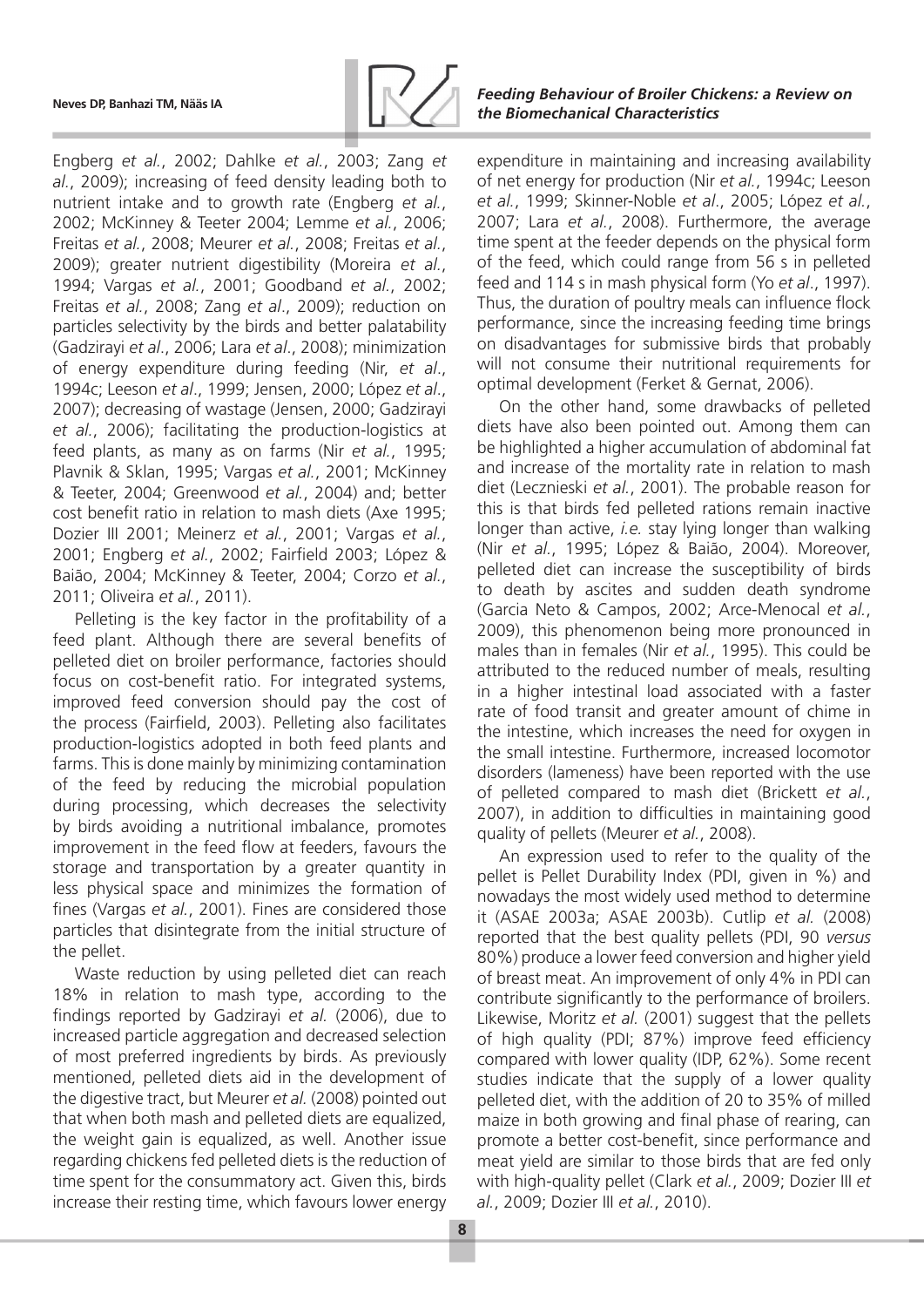

The pellets are considered fragile material (Aarseth & Prestløkken, 2003) and their disruption occurs during manufacture, distribution and final delivery to animals on the farm. It is believed that the pneumatic transport at both plant and farm is the main cause of these disruptions (Thomas & Van Der Poel, 1996). Different birds in different parts of the shed can receive different levels of fines and pellets, which will affect the growth rate and uniformity of the flock. The proportion of fines of a ration depends on various factors, such as the types of ingredients, the use of binders, the matrix conditions used in pelleting, amount of moisture, pressure and steam levels and handling. Briggs *et al*. (1999) define a pellet quality as the ability of a pellet to remain intact during handling, supported by Angulo *et al*. (1996) who pointed out that the quality is inversely proportional to the size of feed particles; *i.e.* the smaller the particle size, the greater the surface for absorbing moisture from steam, leading to a better lubrication mixture and, thereby, a better pellet quality. So the processing of pellets with coarse feed particles results in break points and, consequently, produces more fines (Behnke, 2001). Other studies, on the other hand, have reported that the pellets made from different particle sizes do not influence broiler performance (Svihus *et al*., 2004; Péron *et al.*, 2005). The use of pressure to alter the feed physicochemical properties in combination with water and heat, and the use of pressure to pre-densify the mash feed before pelleting, are key factors for obtaining a pellet with good quality (Thomas *et al.*, 1997).

The quality of the pellets may be the subject of strong disagreement between researchers, and feed manufacturers due to their high effect on animal performance and consequently the cost-benefit ratio in feed processing. The high concentration of fines can annul the benefits of a pelleted feed, increasing the cost and making the process unfeasible to the industry, since the benefits of this process practically disappeared in comparison to the mash feed (McKinney & Teeter, 2004; Meurer *et al.*, 2008). According to Behnke (1996), the factors that most affect pellet quality in a conventional pelleting system are the formulation (40%), conditioning (20%), particle size (20%), die specification (15%) and cooling (5%). The high-quality pellets provide higher carcass weight (Lilly *et al.*, 2011), increase broiler growth by 25% and increase average feed consumption, compared to low quality and mash diet rich in proteins (McKinney & Teeter, 2004). Interestingly, the mash diets indicate a higher feed intake with a similar weight gain to low-quality pellets, suggesting, in this sense, a better digestibility

## **Neves DP, Banhazi TM, Nääs IA** *Feeding Behaviour of Broiler Chickens: a Review on the Biomechanical Characteristics*

of low-quality pelleted than mash diet (Lemme *et al.*, 2006). Also, the findings reported by Carré *et al*. (2005) indicate a positive correlation between the pellet durability and feed efficiency. The increase in fines in the diet reduces consumption and weight gain in broiler chickens, and, interestingly, the findings of Quentin *et al*. (2004) agree that this drop is five times higher for genetic selection for rapid growth compared with the slow growth strain. This could imply that these birds exhibit greater sensitivity to feed form, probably due to a limitation both in adaptability and foraging behaviour.

The relative growth rate of the chicks increases approximately 3% per day during the first days of life to 20% per day for five days old and remains at this rate for fifteen days (Nir *et al.*, 1993). Slightly different results from Sell (1996) indicate that the relative growth rate is approximately 12% during the first 4 days, with a gradual increase to a peak of 20% on the sixth day of age and diminishing thereafter. It is, therefore, clear that the feed quality plays a key role in achieving a good flock performance at slaughter time, with superior care at the initial phase. Although there are some negative consequences, it is clear that, in general, processed diets are more convenient than those non-processed (mash diets). However, more studies are needed on the preference of birds for a particular type of feed, which could lead to a better understanding of the feeding processes and then drive us to accurate decision making on feed plant, and thus achieve a better cost-benefit without compromising bird welfare.

## Design and management of feeders

At the rearing environment, it is very important that the food sources (feeders and drinkers) are properly arranged and well managed. Several studies indicate that some design features, such as size, location, geometry, spacing and angle, can affect the behaviour of animals. Deployment of design strategies that weaken the agonistic interactions and produce feed wastage during the use of these devices by the animals is common (Buskirk *et al.*, 2003; Wolter *et al.*, 2009). The feed continuously provided for broiler is essential for them to express their genetic potential. The fodder also needs to be delivered in a clean, uniform, and easy to access way. For the initial phase, the tray-feeder type, the infantile-tube and/or the automatic, are used; the latter is generally used at all rearing phases. In addition to the automatic type, the tube type could be used for the intermediate and final phases (Englert, 1998).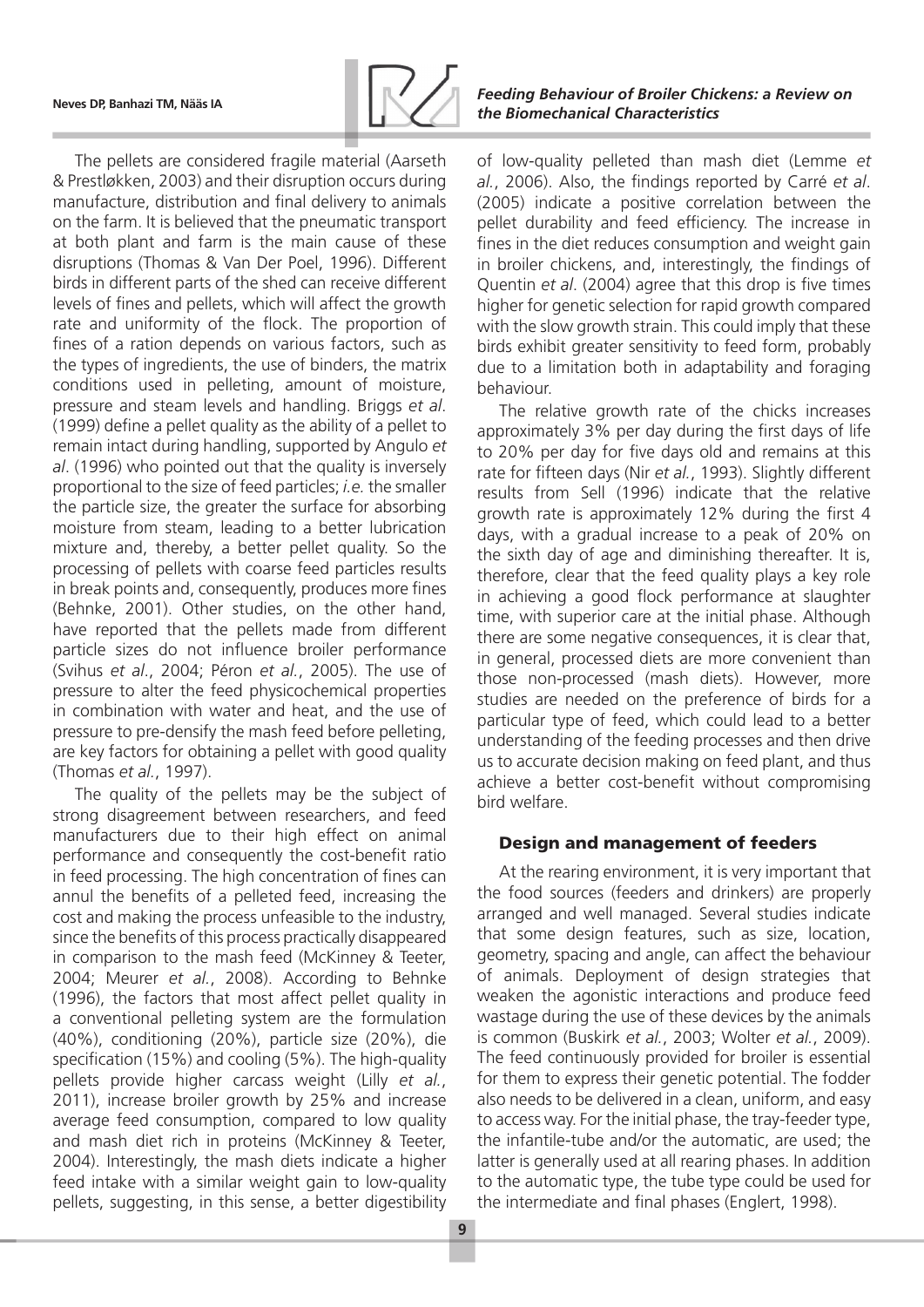

The feeders should be uniformly distributed on rearing area. In some models, a partition grid is provided over the feed trough, which function is to homogenize the distribution of birds, reducing competition and decreasing wastage when the birds are feeding. Neves *et al.* (2010) reported that broilers tend to spend more time at the feeders without a partition grid, and this can be explained by the ease of access to the feeding area. Although it cannot be claimed that the birds had a higher intake, the foraging behaviour related to environment exploration was more evident. On the other hand, this preference disfavors wastage issues, always undesirable to the farmer.

Poultry consumes the feed regularly throughout the day, but there is a subtle increase in the intake at the beginning and the end of the light period. In a continuous lighting program, the intake is constant, regardless of the time of day. The nature of the diet is considered the factor that most influences weight gain and feed conversion on broilers. It is essential that the feeding equipment provide ease of access. Although few studies are available, the effect of feeder height has been assessed and is recommended as good management by some guidebooks.

From 35 days, the feeder use should be as low as possible without allowing birds to eat while lying, because this can compromise the integrity of the breast due to corns, and deny access to other birds. It is recommended that the feedstuff layer be kept low within the trough so that particles adhering to the beak drop back into the trough, not onto the ground (Planalto, 2006; Roll *et al.*, 2010b). Therefore, working with tube-type feeders is recommended, with the trough upper edge at bird breast level or lower, but not touching the ground, since movement is an important factor in feeding the flow toward the trough (Roll *et al*., 2010b). It has been reported that there is no difference in productivity rates (daily weight gain, feed conversion, mortality) as a function of the feeder height; however, at a lower height, the average body weight can be up to 7% higher (Quintana *et al*., 1998), with a lower percentage of intramuscular fat in the thighs and greater muscle in drumsticks (Roll *et al*., 2010b).

Another concern of farmers is that the feedstuff mixes with litter material, compromising the quality of the feed. The dust bathing is a natural behaviour of the birds, which is characterized by the act of rubbing on the ground and throwing litter material on the body using the legs and wings (Vestergaard *et al*., 1990), hence the material is more easily thrown into the troughs of lower height. However, it was not found to

### **Neves DP, Banhazi TM, Nääs IA** *Feeding Behaviour of Broiler Chickens: a Review on the Biomechanical Characteristics*

compromise the microbiological quality of feed (Roll *et al*., 2010b). It has also been suggested that feeders regulated too high can inhibit consumption of the smaller birds and thus contribute to the unevenness of the flock (Ferket & Gernat, 2006). Considering bird preference, Roll *et al*. (2010a) found that broilers tend to consume more feed in feeders of lowest height. In this specific study, only 23% of the birds that fed initially at the low trough moved to the highest one, while 100% of those who at first chose the highest feeder changed to the lowest feeder. In addition, the feeders adjusted near the ground allow all birds, including the less developed, to feed themselves more easily. The authors also suggest that, on average, the birds pass twice the time consuming in the lowest feeder, and although the frequency of visits decreases, no significant difference was observed in feed intake. This situation indicates a negative correlation between the frequency of visits and the amount of ingested feed. With the course of time birds reduce the intensity of consumption probably by reducing the size of the mouthful and by being comfortable in the troughs of lower height.

On the other hand, in laying hens, more advantages were indicated by using higher feeders. In this situation, the birds adopt a posture that discourages other birds from trampling on their backs, thus promoting better conditions of plumage and reducing feather pecking and cannibalism (Freire *et al.*, 1999). Other studies assessing nipple-type drinkers suggest that the increase in height relative to the ground reduces the water consumption in broilers (May *et al.*, 1997; Lott *et al.*, 2001), especially because water intake in this model is not a natural behaviour and because the stretching of the neck is greater, particularly when the animals are puffed, creating a detrimental effect on weight gain, feed conversion, and increasing mortality (Lott *et al.*, 2001; Ipek *et al.*, 2002).

Although many reports recommend height adjustment of the feeders, *e.g.* back height (Ávila *et al.*, 1992; Agroceres, 2004; Ávila *et al.*, 2006; Aviagen, 2009; Cobb-Vantress, 2010; Albino *et al.*, 2011); crop height (Planalto, 2006); and breast height (Bassi *et al.*, 2006; GloboAves, 2011). Roll *et al.* (2010b) point out, however, some practical reasons to believe that these recommendations may not be ideal for the rational management of broiler chickens: 1) the time spent by the producer to carry out this practice; 2) the feeders which are adjusted to the birds' back height might hamper the ingestion because the birds, in their natural environment, seek and ingest food directly from the ground; 3) the feeders with a very high setting require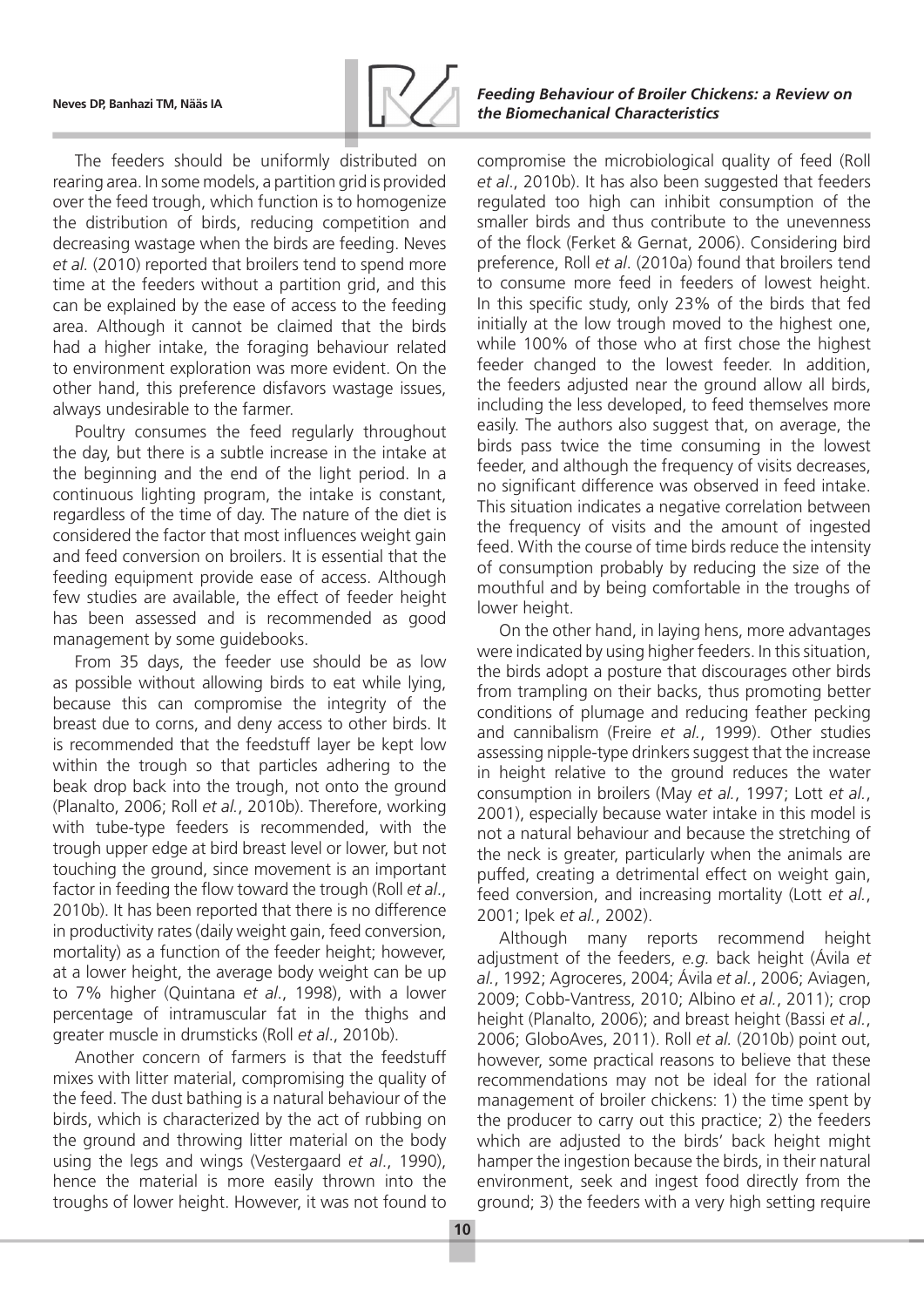

more effort to achieve feed, in addition to the need for a higher layer of feedstuff in the trough to facilitate ingestion, which increases wastage; 4) aviaries with very high layers of litter (above 8.0 cm), with advancing age experience a lowering of these layers, leading to an increased distance from the ground to the feeder, which can hamper access to feed for smaller birds; 5) lack of scientific publications justifying the adoption of this practice.

# FINAL REMARKS

The benefits of the processed feed in broiler chicken performance is well documented, and, despite the high cost of production, the pelleted diet, even with a lower quality (durability index), has more advantages than the mash type. However, the feasibility of feed manufacturing may vary in different regions according to the availability of raw material and the technology adopted by the feed plants. So far, most research on the poultry feeding behaviour addresses the productivity indices and bird physiological responses, but few studies have considered the biomechanical characteristics involved in this process.

A better understanding of the mechanical process of the bird jaw apparatus during feeding might be an effective method for determining the relationship between different types of ration in biomechanical patterns, and for considering the anatomical variations between different strains, ages and genders, and also the impact of feeder design. In this sense, the high speed camera combined with techniques of computational image analysis is a remarkable technology to aid these assessments. Some behavioural patterns that happen in a very short period of time cannot be detected by conventional cameras. Furthermore, it is a non-invasive technique for evaluating animal behaviour and allows natural body movement.

# ACKNOWLEDGEMENTS

The first author wish to thank CNPq – National Council for Scientific and Technological Development for the scholarship.

# REFERENCES

- Aarseth KA, Prestløkken E. Mechanical properties of feed pallets: Weibull analysis. Biosystems Engineering 2003; 3: 349-361.
- Abourachid A, Hackert R, Herbin M, Libourel PA. Lambert, F.; Gioanni, H.; Provini, P.; Blazevic, P.; Hugel, V. Bird terrestrial locomotion as revealed by 3D kinematics. Zoology 2011; 114: 360-368.
- Addo A, Bart-Plange A, Akowuah JO. Particle size evaluation of feed ingredient produced in the Kumasi Metropolis, Ghana. ARPN Journal of Agricultural and Biological Science 2012; 7(3): 177-181.
- Agroceres, 2004. Manual de Manejo de Frangos Agrosseres, s.l.: AGROSSERES ROSS.
- Albino JJ, Bassi L, Saatkamp M. 2011. Regulagem e distribuição de comedouros tubulares e bebedouros pendulares em aviários convencionais. [Online] Available at: ALBINO, J. J.; BASSI, L.; SAATKAMP, M. Regulagem e distribuição de comedouros tubulares e bebedouros pendulares em aviários convencionais. Erhttp://pt.engormix.com/MA-avicultura/ad [Acessed: 14 August 2012].
- Amerah A M, Ravindran V, Lentle RG, Thomas DG. Feed particle size: Implications on the digestion and performance of poultry. World's Poultry Science Journal 2007; 63: 439-451.
- Amerah AM, Ravindran V, Lentle RG, Thomas DG. Influence of feed particle size on the performance, energy utilization, digestive tract development, and digesta parameters of broiler starters fed wheatand corn-based diets. Poultry Science 2008; 87: 2320-2328.
- Angulo E, Brufau J, Esteve-Garcia E. Effect of a sepiolite product on pellet durability in pig diets differing in particle size and in broiler starter and finisher diets. Animal Feed Science Technology 1996; 63: 25-34.
- Arampatzis A, Brüggemann G, Metzler V. The effect of speed on leg stiffness and joint kinetics in human running. Journal of Biomechanics 1999; 32: 1349-1353.
- Arce-Menocal J, Avila-Gonzales E, Lopez-Coelho C, Garibay-Torres L, Martinez-Lemus LA. Body weight, feed-particle size, and ascites incidence revisited. The Journal of Applied Poultry Research 2009; 18: 465-471.
- ASAE American Society of Agricultural Engineers, 1983. Wafers, pellets, crumbles-definitions and methods for determining density, durability, and moisture content, St. Joseph: American Society of Agricultural Engineers.
- ASAE American Society of Agricultural Engineers, 2003a. Cubes, pellets, and crumbles – definitions and methods for determining density, durability and moisture content, St. Joseph: ASABE.
- ASAE American Society of Agricultural Engineers, 2003b. Method of determining and expressing fineness of feed materials by sieving, St. Joseph: ASABE.
- Aviagen, 2009. Ross Broiler Management Manual, s.l.: s.n.
- Ávila VS, Jaenisch FRF, Pieniz LC, Ledur MC, Albino LFT, Oliveira PAV. Produção e manejo de frangos de corte, Concórdia: Embrapa Suínos e Aves, 1992.
- Ávila VS, Kunz A, Bellaver CP, Paiva D, Jaenisch FRF, Mazzuco H, Trevisol IM, Palhares JCP, Abreu PG, Rosa PS. Boas Práticas de Produção de Frangos de Corte. Concórdia: Embrapa Suínos e Aves. 2006.
- Axe DE. Factors affecting uniformity of a mix. Animal Feed Science and Technology 1995; 53: 211-220.
- Bakker PP, Manske SL, Ebacher V, Oxland TR. Cripton PA, Guy P. During sideways falls proximal femur fractures initiate in the superolateral cortex: Evidence from high-speed video of simulated fractures. Journal of Biomechanics 2009; 42: 1917-1925.
- Bassi LJ, Albino JJ, Ávila VS, Shmidt GS, Jaenisch FRF. Recomendações Básicas para Manejo de Frangos de Corte Colonial, Concórdia: s.n., 2006
- Beare JE, Morehouse JR, DeVries WH, Enzmann GU, Burke DA, Mag-nuson DSK, Whittemore SR. Gait analysis in normal and spinal contused mice using the treadscan system. Journal of Neurotrauma 2009; 26: 2045- 2056.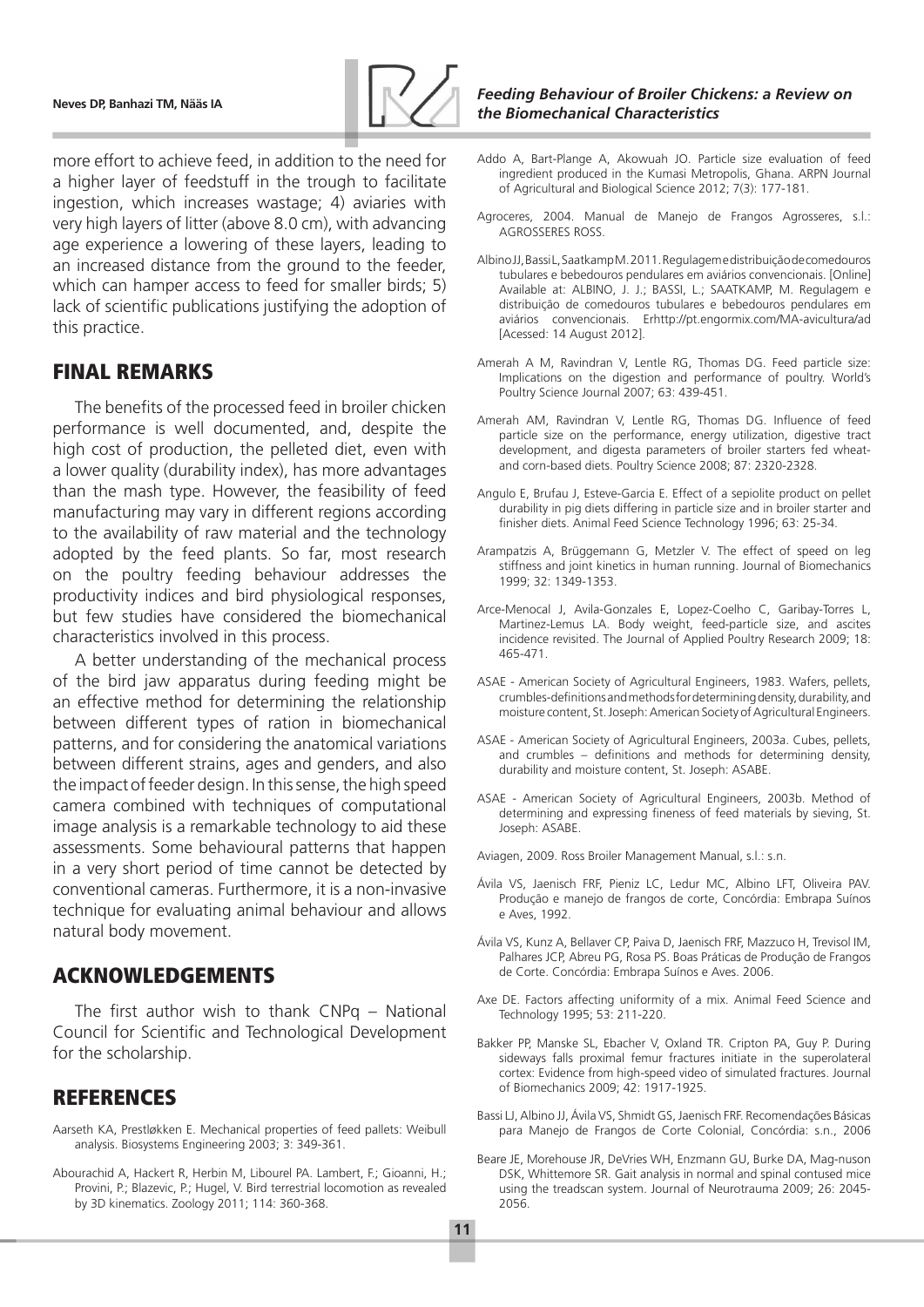

- Behnke KC. Feed manufacturing technology: current issues and challenges. Animal Feed Science and Technology 1996; 62(1): 49-57.
- Behnke KC. Factors influencing pellet quality. Feed Technology 2001; 5(4): 9-22.
- Berdoy M. Defining bouts of behaviour: a three process model. Animal Behaviour 1993; 46: 387-396.
- Bergmann G, Deuretzbacher G, Heller M, Graichen F, Rohlmann A, Strauss J, Duda GN. Hip contact forces and gait patterns from routine activities. Journal of Biomechanics 2001; 34: 859-871.
- Bermejo R, Allan RW, Houben D, Deich JD, Zeigler HP. Prehension in the pigeon I: descriptive analysis. Experimental Brain Research 1989; 75: 569–576.
- Bock WJ.. Kinetics of the avian skull. Journal of Morphology 1964; 114: 1-42.
- Bout RG, Zweers GA. The role of cranial kinesis in birds. Comparative Biochemistry and Physiology 2001; 131A: 197-205.
- Bracha V, Nilaweera W, Zenitsky G, Irwin K. Video recording system for the measurement of eyelid movement during classical conditioning of the eyeblink response in the rabbit. Journal of Neuroscience Methods 2003; 125: 173-181.
- Brickett KE, Dahiya JP, Classen HL, Annett CB, Gomis S. The Impact of Nutrient Density, Feed Form, and Photoperiod on the Walking Ability and Skeletal Quality of Broiler Chickens. Poultry Science 2007; 86: 2117-2125.
- Briggs JL, Maier DE, Watkins BA, Behnke KC. Effect of ingredients and processing parameters on pellet quality. Poultry Science 1999; 78: 1464–1471.
- Buskirk DD, Zanella AJ, Harrigan TM, Van Lente JL, Gnagey LM, Kaercher MJ. Large round bale design affects hay utilization and beef cow behavior. Journal of Animal Science 2003; 81: 109-115.
- Carré B, Muley N, Gomez J, Oury F-X, Laffitte E, Guillou D, Signoret C. Soft wheat instead of hard wheat in pelleted diets results in high starch digestibility in broiler chickens. British Poultry Science 2005; 46 (1): 66–74.
- Clark PM, Behnke KC, Fahrenholz AC. Effects of feeding cracked corn and concentrate protein pellets on broiler growth performance. The Journal of Applied Poultry Research 2009; 18: 259-268.
- Cobb-Vantress. COBB Broiler Management Guide, s.l.: COBB-VANTRESS, 2010.
- Corzo A, Mejia L, Loar II RE. Effect of pellet quality on various broiler production parameters. The Journal of Applied Poultry Research 2011; 20: 68-74.
- Cutlip SE, Hott JM, Buchanan NP, Rack AL, Latshaw JD, Moritz JS. The Effect of Steam-Conditioning Practices on Pellet Quality and Growing Broiler Nutritional Value. The Journal of World's Poultry Research 2008; 17: 249–261.
- Dahlke F, Ribeiro AML, Kessler AM, Lima ARR, Maiorka A. Effect of corn particle and physical form of the diet on the gastrointestinal structures of broiler chickens. Brazilian Journal of Poultry Science 2003; 5: 61-67.
- Dahlke F, Ribeiro AML, Kessler AM, Lima AR. Corn particle size and physical form of the diet and their effects on performance and carcass yield of broilers. Brazilian Journal of Poultry Science 2001; 4(3): 241-248.
- Dangles O, Ory N, Steinmann T, Christides JP, Casas J. Spider's attack versus cricket's escape: velocity modes determine success. Animal Behaviour 2006; 72: 603-610.
- Dawson MM, Metzger KA, Baier DB, Brainerd EL. Kinematics of quadrant bone during feeding in mallard ducks. The Journal of Experimental Biology 2011; 214: 2036-2046.
- Deban SM, O'Reilly JC. The ontogeny of feeding kinematics in a giant sala-mander ryptobranchus alleganiensis: Does current function or phylogenetic relatedness predict the scaling patterns of movement?. Zoology 2005; 108: 155-167.
- Domenici P, Blake RW. Biomechanics in animal behaviour. 1 ed. Oxford: BIOS Scientific Publishers Ltd.
- Donald AM. Plasticization and self-assembly in the starch granule. Cereal Chemistry 2001; 78: 307-314.
- Douglas JH, Sullivan TW, Bond PL, Struwe FJ, Baier JG, Robeson LG. Influence of grinding, rolling, and pelleting on the nutritional value of grain sorghums and yellow corn for broilers. Poultry Science 1990; 69: 2150-2156.
- Dozier III W. Cost-effective pellet quality for meat birds. Feed Management, February, 2001; 52(2), p. 3.
- Dozier III WA, Behnke KC, Gehring CK, Branton SL. Effects of feed form on growth performance and processing yields of broiler chickens during a 42-day production period. The Journal of Applied Poultry Research 2010; 19: 219-226.
- Dozier III WA, Behnke K, Twining P, Branton SL. Effects of the addition of roller mill ground corn to pelleted feed during a fifty-six-day production period on growth performance and processing yields of broiler chickens. The Journal of Applied Poultry Research 2009; 18: 310-317.
- Emmans G, Kyriazakis I. Consequences of gentic change in farm animals on food intake and feeding behaviour. 2001; s.l., s.n., 115-125.
- Engberg RM, Hedemann MS, Jensen BB. The influence of grinding and pelleting of feed on the microbial composition and activity in the digestive tract of broiler chickens. British Poultry Science 2002; 44: 569-579.
- Englert S. Avicultura: Tudo sobre raças, manejo e alimentação. 7 ed. Guaíba (Rio Grande do Sul): Editora Agropecuária, 1998.
- Estrella SM, Masero JA. The use of distal rhyncokinesis by birds feeding in water. The Journal of Experimental Biology 2007; 210: 3757-3762.
- Fairfield DA. Pelleting for Profit Part 1. Feed and Feeding Digest 2003; 54(6): 1-5.
- FAO, 2010. Poultry meet & eggs., Rome: FAO.
- FAO, 2012. Food Outlook, Rome: Trade and Market Division of FAO.
- Faria DE, Faria Filho DE, Junqueira OM, Araújo LF, Torres KAA. Forma física e níveis de energia metabolizável a ração para frangos de corte de 1 a 21 dias de idade. ARS VETERINARIA - Revista de Medicina Veterinaria e Zootecnia 2006; 22(3): 259-264.
- Feduccia A. 1986. Osteologia das aves. In: Anatomia dos animais domésticos. 5 ed. Rio de Janeiro: Guanabara Koogan, 1680-1689; 1986.
- Ferket PR, Gernat AG. Factors that affect feed intake of meat birds: A Review. International Journal of Poultry Science 2006; 5(10): 905-911.
- Freire R, Walker A, Nicol CJ. The relationship between trough height, feather cover and behaviour of laying hens in modified cages. Applied Animal Behaviour Science 1999; 63: 55-64.
- Freitas ER, Sakomura NK, Dahlke F, Santos FR, Barbosa NAA. Desempenho, eficiência de utilização dos nutrientes e estrutura do trato digestório de pintos de corte alimentados na fase pré-inicial com rações de diferentes formas físicas. Revista Brasileira de Zootecnia 2008; 37: 73-78.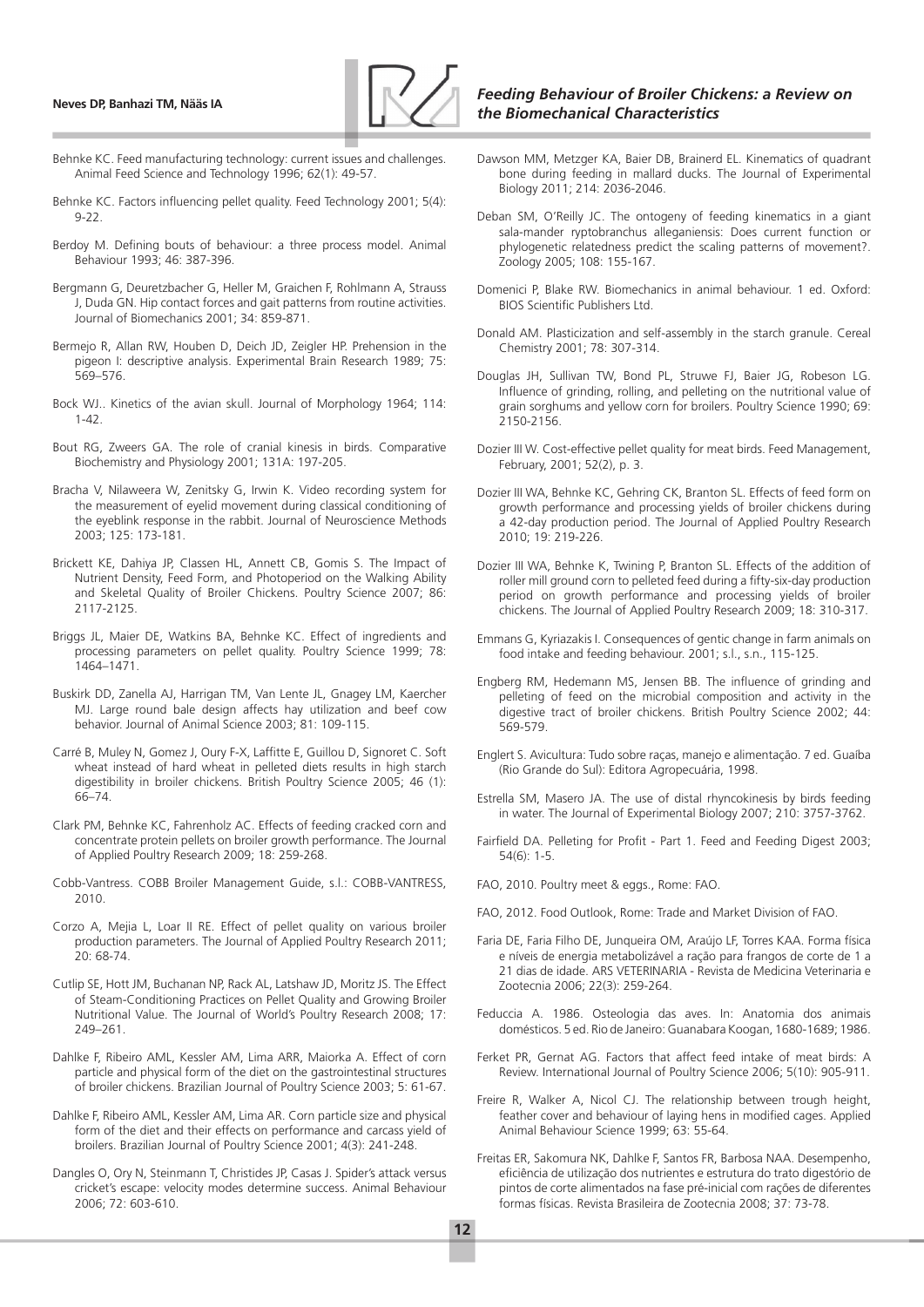

- **Neves DP, Banhazi TM, Nääs IA** *Feeding Behaviour of Broiler Chickens: a Review on the Biomechanical Characteristics*
- Freitas ER, Sakomura NK, Vieira RO, Neme R, Traldi AB. Uso de diferentes formas físicas e quantidades de ração pré-inicial para frangos de corte. Revista Ciência Agronômica 2009; 40(2): 293-300.
- Fukuoka M, Ohta KI, Watanabe H. Determination of the terminal extent of starch gelatinization in a limited water system by DSC. Journal of Food Engineering 2002; 53: 39-42.
- Fuller PO, Higham TE, Clark, AJ. Posture, speed, and habitat structure: three-dimensional hindlimb kinematics of two species of padless geckos. Zoology 2011; 114: 104-112.
- Fu SC, Chan KM, Chan LS, Fong, DTP, Lui PYP. The use of motion analysis to measure pain-related behaviour in a rat model of degenerative tendon injuries. Journal of Neuroscience Methods 2009; 179: 309-318.
- Gabriel I, Mallet S, Leconte M, Fort G, Naciri M. Effects of whole wheat feeding on the development of coccidial infection in broiler chickens until market-age. Animal Feed Science and Technology 2006; 129: 279-303.
- Gadzirayi CT, Mutandwa E, Chihiya J, Mlambo R. A comparative economic analysis of mash and pelleted feed in broiler production under deep litter housing system. International Journal of Poultry Science 2006; 7: 629-631.
- Garcia Neto M, Campos EJ. Incidência de ascite em frangos de corte alimentados com rações comerciais de alto nível energético. Pesquisa Agropecuária Brasileira 2002; 37: 1205-1212.

GLOBOAVES, 2011. Manual de Manejo Linha Colonial, s.l.: s.n.

- Goodband RD, Tokach MD, Nelssen JL. The effects of diet particle size on animal performance., Kansas: MF-2050 Feed Manufacturing. 2002.
- Greenwood MW, Cramer KR. Clark PM, Behnke KC, Beyer RS. Influence of feed form on dietary lysine and energy intake and utilization of broilers from 14 to 30 days of age. International Journal of Poultry Sciences 2004; 3: 189-194.
- Gurd DB. Filter-feeding dabbling ducks (*Anas* s) can actively select particles by size. Zoology 2006; 109: 120-126.
- Gurd DB. Predicting resource partitioning and community organization of filter-feeding dabbling ducks from functional morphology. The American Naturalist 2007; 169: 334-343.
- Gussekloo SWS, Bout RG. The kinematics of feeding and drinking in paleognathous birds in relation to cranial morphology. Journal of Experimental Biology 2005, 208: 3395-3407.
- Gussekloo SWS, Vosselman MG, Bout RG. Three-dimensional kinematics of skeletal elements in avian prokinetic and rhynchokinetic skulls determined by Roentgen stereo-photogrammetry. Journal of Experimental Biology 2001, 204: 1735-1744.
- Habegger ML, Motta PJ, Huber DR, Deban SM.. Feeding biomechanics in the Great Barracuda during ontogeny. Journal of Zoology 2010; 283: 63-72.
- Hall SJ. Basic Biomechanics. 3ª ed. Singapore: Mcgraw-Hill; 1999
- Hamilton RMG, Proudfoot FG. Ingredient particle size and feed texture effects on the performance of broiler chickens. Animal Feed Science and Technology 1995; 51: 203-210.
- Herbin M, Hackert R, Gasc JP, Renous S. Gait parameters of treadmill versus overground locomotion in mouse. Behavioural Brain Research Journal 2007; 181: 173–179.
- Herrel A, O'Reilly JC. Ontogenetic scaling of bite force in lizards and turtles. Physiological and Biochemical Zoology 2006; 79: 31–42.
- Herrel A, Van Wassenbergh S, Wouters S, Aerts P, Adriaens D. A functional morphological aroach to the scaling of the feeding system in the African catfish, *Clarias gariepinus*. The Journal of Experimental Biology 2005; 208: 2091-2102.
- Hetland H, Choct M, Svihus B. Role of insoluble non-starch polysaccharides in poultry nutrition. World's Poultry Science Journal 2004; 60: 415-422.
- Hetland H, Svihus B. Effect of oat hulls on performance, gut capacity and feed passage time in broiler chickens. British Poultry Science 2001; 42: 345-361.
- Hetland H, Svihus B, Olaisen V. Effect of feeding whole cereals on performance, starch digestibility and duodenal particle size distribution in broiler chickens. British Poultry Science 2002; 43(3): 416-423.
- Huber DR, Claes JM, Mallefet J, Herrel A. Is extreme bite performance associated with extreme morphologies in sharks?. Physiological and Biochemical Zoology 2009; 82: 20-28.
- Huber DR, Dean MN, Summers AP. Hard prey, soft jaws and the ontogeny of feeding mechanics in the spotted ratfish *Hydrolagus colliei*. Journal of the Royal Society Interface 2008; 5: 1-12.
- Imura A, Iino Y, Kojima T. Biomechanics of the continuity and speed change during one revolution of the Fouette turn. Human Movement Science 2008; 27: 903-913.
- Ipek A, Sahan U, Yilmaz B. The effect of drinker type and drinker height on the performance of broiler cockerels. Czech Journal of Animal Science 2002; 47(11) : 460-466.
- Jensen LS. Influence of pelleting on the nutritional needs of poultry. Asian-Australasian Journal of Animal Science 2000; 13: 35-46.
- Jones F.T, Anderson KE, Ferket PR. Effect of extrusion on feed characteristics and broiler chicken performance. The Journal of Applied Poultry Research 1995; 4: 300-309.
- Jones GPD, Taylor RD. The incorporation of whole grain into pelleted broiler chicken diets: Production and physiological responses. British Poultry Science 2001; 42: 477-483.
- Joy MT, DePeters EJ, Gadel JG, Zinn RA. Effect of corn processing on the site and extent of digestion in lactating cows. Journal of Dairy Science 1997; 80: 2087-2097.
- King AS. Introdução às aves. In: Anatomia dos animais domésticos. 5 ed. Rio de Janeiro: Guanabara Koogan, 1677-1679; 1986.
- Kishida T, Nogami H, Himeno S, Ebihara K. Heat moisture treatment of high amylose corn starch increases its resistant starch content but not its physiological effects in rats. Journal of Nutrition 2001; 131: 2716- 2721.
- Koch K. Hammermills and rollermills, Kansas: MF-2048 Feed Manufacturing, 1996.
- Korff WL, Wainwright PC. Motor pattern control for increasing crushing force in the striped burrfish (*Chilomycterus schoepfi*). Zoology 2004; 107: 335–346.
- Lara LJC, Baião NC, Rocha JSR, Lana AMQ, Cançado SV, Fontes DO, Leite RS. Influência da forma física da ração e da linhagem sobre o desempenho e rendimento decortes de frangos de corte. Arquivo Brasileiro de Medicina Veterinária 2008; 60(4): 970-978.
- Lecznieski JL, Ribeiro AML, Kessler AM, Penz Jr, AM. Influence of physical form and energy level of the diet on performance and carcass composition of broilers. Archivos Latinoamericanos de Produccion Animal 2001; 9(1): 6-11.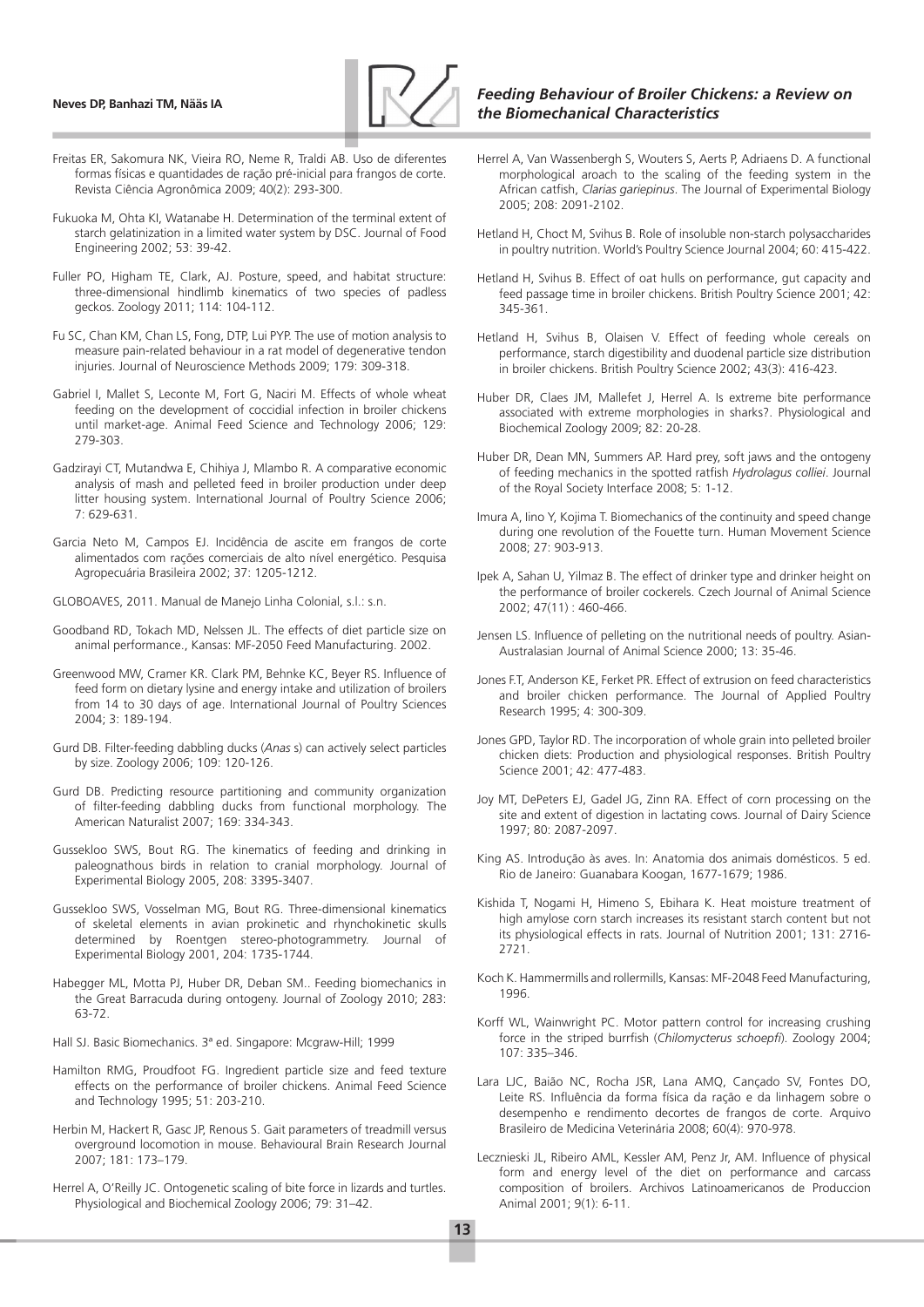

- Leeson S, Caston LJ, Summers JD, Lee KH.. Performance of male broilers to 70 days when feed diets of varying nutrient density as mash or pellets.
- Lemme A, Wijtten PJA, Van Wichen J, Petri A, Langhout DJ. Responses of male growing broilers to increasing levels of balanced protein offered as coarse or pellets of varying quality. Poultry Science 2006; 85(04): 721-730.

The Journal of Applied Poultry Research 1999; 8: 452-464.

- Lentle RG, Ravindran V, Ravindran G, Thomas DV. Influence of feed particle size on the efficiency of broiler chickens fed wheat based diets. Journal of Poultry Science 2006; 43: 135-142.
- Lilburn M.S. Pratical aspects of early nutrition for poultry. The Journal of Applied Poultry Research 1998; 7: 420-424.
- Lilly KGS, Gehring CK, Beaman KR, Turk PJ, Sperow M, Moritz JS. Examining the relationships between pellet quality, broiler performance, and bird sex. The Journal of Applied Poultry Research 2011; 20: 231–239.
- López CAA, Baião NC. Efeitos do tamanho da partícula e da forma física da ração sobre o desempenho, rendimento de carcaça e peso dos órgãos digestivos de frangos de corte. Arquivo Brasileiro de Medicina Veterinária 2004; 56(2): 214-221.
- López CAA, Baião NC, Lara LJC, Rodriguez NM, Cançado SV. Efeitos da forma física da ração sobre a digestibilidade dos nutrientes e desempenho de frangos de corte. Arquivo Brasileiro de Medicina Veterinaria e Zootecnia 2007; 59(4): 1006-1013.
- Lott BD, May JD, Simmons JD, Branton SL. The effect of nile height on broiler perform¬ance. Poultry Science 2001; 80: 408-410.
- Low J, Reed A. Basic biomechanics explained. Oxford: Butterworth-Heinemann Ltd.; 1996.
- Lu T, Chang C. Biomechanics of human movement and its clinical alications. Kaohsiung Journal of Medical Sciences 2012; 28: S13-S25.
- Maiorka A, Dahlke F, Penz AM, Kessler AM.. Diets formulated on total or digestible amino acid basis with different energy levels and physical form on broiler performance. Brazilian Journal of Poultry Science 2005; 7(1): 7-50.
- Mara KR, Motta PJ, Huber DR. Bite force and performance in the durophagous bonnethead shark, Sphyrna tiburo. Journal of Experimental Zoology 2009; 311A:1-11.
- May JD, Lott BD, Simmons JD. Water consumption by broilers in high cyclic temperatures: bell versus nile waterers. Poultry Science 1997; 76: 944- 947.
- McKinney L, Teeter R. Predicting effective caloric value of nonnutritive factors: I. pellet quality and II. prediction of consequential formulation dead zones. Poultry Science 2004; 83: 1165-1174.
- Mclester J, Pierre PS. Applied Biomechanics: concepts and connections. Belmont: Thomson Wadsworth; 2008.
- Meinerz C, Ribeiro AML, Penz Jr. AM, Kessler AM. Níveis de Energia e peletização no desempenho e rendimento de carcaça de frangos de corte com oferta alimentar equalizada. Revista Brasileira de Zootecnia 2001; 30 (6S): 2026-2032.
- Meurer RP, Fávero A, Dahlke F, Maiorka A. Avaliação de rações peletizadas para frangos de corte. Archives of Veterinary Science 2008; 13(3): 229- 240.
- Moon RD, Zeigler HP. Food preferences in the pigeon (*Columba livia*). Physiology & Behavior 1979; 22(6): 1171–1182.
- Moreira I, Rostagno HS, Coelho DT, Costa PMA, Tafuri ML. Determinação dos coeficientes de digestibilidade, valores energéticos e índices de

controle de qualidade do milho e soja integral processados a calor. Revista Brasileira de Zootecnia 1994; 23: 916-929.

- Morita T, Fujiwara T, Negoro T, Kurata C, Maruo H, Kurita K, Goto S, Hirab K. Movement of the mandibular condyle and activity of the masseter and lateral pterygoid muscles during masticatory-like jaw movements induced by electrical stimulation of the cortical masticatory area of rabbits. Archives of Oral Biology 2008; 53: 462-477.
- Moritz JS, Beyer RS, Wilson KJ, Cramer KR, McKinney LJ, Fairchild FJ. Effect of moisture addition at the mixer to a corn-soybean-based diet on broiler performance. The Journal of Applied Poultry Research 2001; 10: 347-353.
- Neves DP, Nääs IA, Vercellino RA, Moura DJ. Do broilers prefer to eat from a certain type of feeder?. Revista Brasileira de Ciencia Avícola 2010; 12(3): 179-187.
- Nguyen QV, Park HC, Goo NS, Byun D. Characteristics of a Beetle's Free Flight and a Flaing-Wing System that Mimics Beetle Flight. Journal of Bionic Engineering 2010; 7: 77-86.
- Nielsen BL. On the interpretation of feeding behaviour measures and the use of feeding rate as an indicator of social constraint. Applied Animal Behaviour Science 1999, 63: 79-91.
- Nielsen BLLAB, Whittemore CT. Effects of single-space feeder design of feeding behaviour and performance of growing pigs. Animal Science 1995; 1: 575-579.
- Nir I, Hillel R, Ptichi I, Shefet G. Effect of particle size on performance .3. Grinding pelleting interactions. Poultry Science 1995; 74: 771-783.
- Nir I, Hillel R, Shefet G, Nitsan Z. Effect of grain particle size on performance. 2. Grain texture interactions. Poultry Science 1994a; 73: 781-791.
- Nir I, Melcion JP, Picard, M. Effect of particle size of sorghum grains on feed intake and performance of young broilers. Poultry Science 1990; 69: 2177-2184.
- Nir I, Nitsan Z, Mahagna M. Comparative growth and development of the digestive organs and of some enzimes in broiler and egg type chicks after hatching. British Poultry Science 1993; 34: 523-532.
- Nir I, Shefet G, Aaroni Y. Effect of particle size on performance. 1. Corn. Poultry Science 1994b; 73: 45-49.
- Nir I, Twina Y, Grossman E, Nitsan Z. Quantitative effects of pelleting on performance, gastrointestinal tract and behavior of meat-type chickens. British Poultry Science 35: 589-601.
- Noy Y, Sklan D. Nutrient use in chicks during the first week posthatch. Poultry Science 1994c; 81(03): 391-399.
- Oliveira AA, Gomes AVC, Oliveira GR, Lima MF, Dias GEA, Agostino TSP, Sousa FDR, Lima CAR. Performance and carcass characteristics of broilers fed diets of different physical forms. Revista Brasileira de Zootecnia 2011; 40(11): 2450-2455.
- Parsons AS, Buchanan NP, Blemings KP, Wilson ME, Moritz JS. Effect of Corn Particle Size and Pellet Texture on Broiler Performance in the Growing Phase. The Journal of Applied Poultry Research 2006; 15: 245-255.
- Pennycuick CJ. Newton rules biology: A physical aroach to biological problems. New York: Oxford University Press, 1992.
- Perez H, Oliva-Teles A. Utilization of raw and gelatinized starch by European sea bass (*Dicentrarchus labrax*) juveniles. Aquaculture 2002; 205: 287- 299.
- Péron A, Bastianelli D, Oury FX, Gomez J, Carre B. Effects of food deprivation and particle size of ground wheat on digestibility of food components in broilers fed on a pelleted diet. British Poultry Science 2005; 46: 223-230.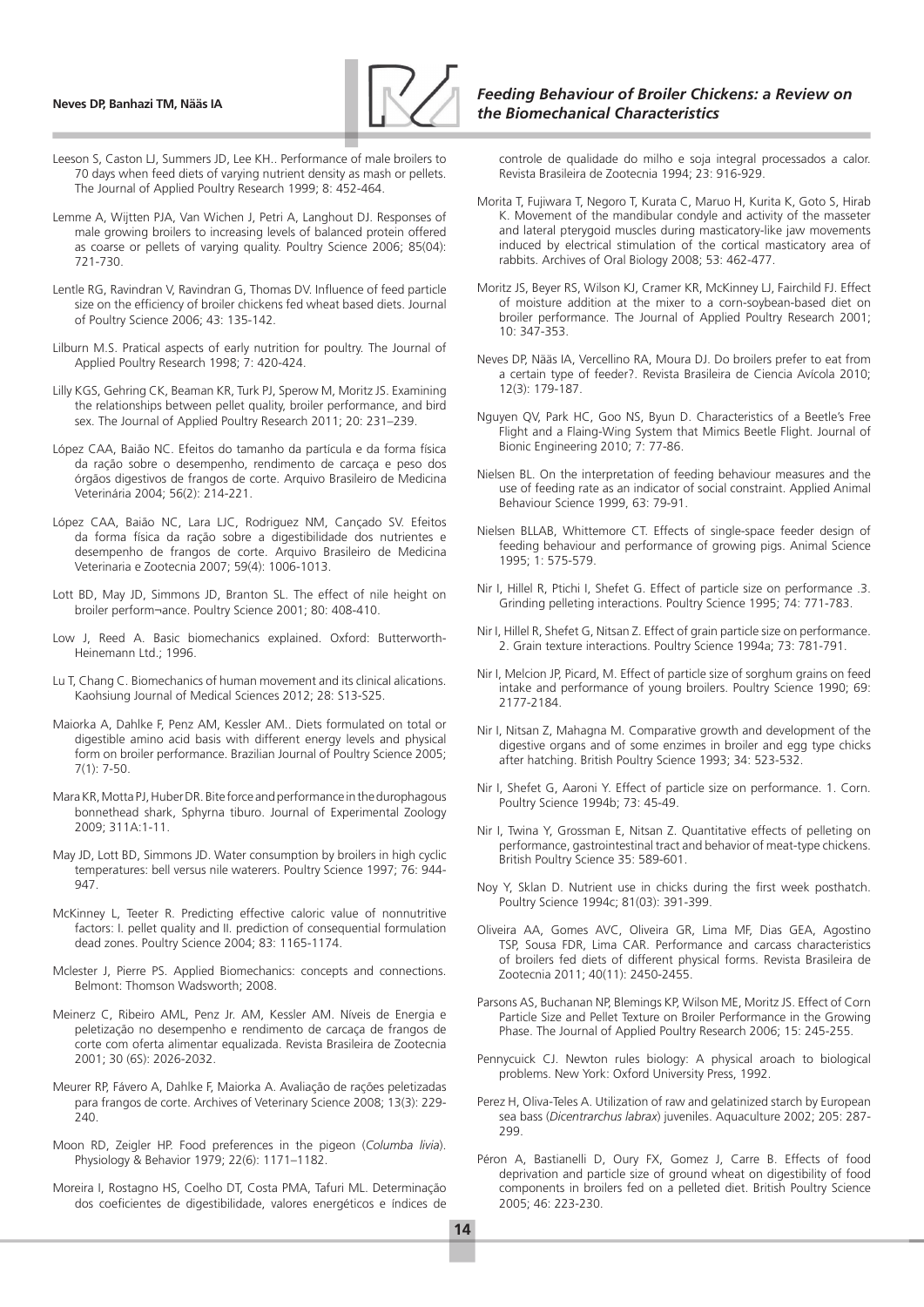

- **Neves DP, Banhazi TM, Nääs IA** *Feeding Behaviour of Broiler Chickens: a Review on the Biomechanical Characteristics*
- Picard M, Melcion JP, Bertrand D, Faure JM. Visual and tactile cues perceived by chickens. London, CAB Interational, 279-298; 2002.

PLANALTO G. Manual do Frango de Corte., s.l.: Granja Planalto, 2006.

- Plavnik I, Sklan D. Nutritional effects of expansion and short time extrusion on feeds for broilers. Animal Feed Science and Technology 1995; 55: 247-251.
- Portella FJ, Caston LJ, Leeson S. Aarent feed particle size preference by broilers. Canadian Journal of Animal Science 1988; 68: 923-930.
- Quentin M, Bouvarel I, Picard M. Short- and long-term effects of feed form on fast- and slow-growing broilers. The Journal of Applied Poultry Research 2004; 13: 540–548.
- Quintana JÁ, Castañeda MP, Aguilera H, López C, Quiroz M, Cázares R, Ruiz R, Ávila E. Efecto de la altura de los comederos sobre el largo del tarso, pigmentación y parámetros productivos en pollo de engorda. Veterinaria México 1998; 29(1): 41-47.
- Rodgers NJ, Choct M, Hetland H, Sundby F, Svihus B. Extent and method of grinding of sorghum prior to inclusion in complete pelleted broiler chicken diets affects broiler gut development and performance. Animal Feed Science and Technology 2012; 171: 60-67.
- Roll VFB, Dai Prá MA, Roll AAP, Xavier EG, Rossi P, Anciuti MA, Rutz F. Influência da altura de comedouros tubulares no comportamento ingestivo de frangos de corte (Effect of tubular feeder height on ingestive behavior of broiler). Archivos de Zootecnia 2010a; 59 (225): 115-122.
- Roll VFB, Dai Prá MA, Xavier EG, Osório MT, Correa EK, Silveira MHD, Anciuti MA, Rutz F. Efeito da altura do comedouro tubular sobre o desempenho e qualidade de carcaça em frangos de corte no período de 28 a 42 dias de idade. Ciência Animal Brasileira 2010b; 11(4): 764- 769.
- Sainsbury D. Poultry health and management. Saint Albans: Granada Publish Ltd., 1980.
- Sakatani T, Isa T. PC-based high-speed video-oculography for measuring rapid eye movements in mice. Neuroscience Research 2004; 49: 123- 131.
- Schaerlaeken V, Montuelle SJ, Aerts P, Herrel A. Jaw and hyolingual movements dur-ing prey transport in varanid lizards: effects of prey type. Zoology 2011; 114: 165-170.
- Scott TA, Swift ML, Bedford MR. The influence of feed milling, enzyme sulementation, and nutrient regimen on broiler chick performance. The Journal of Applied Poultry Research 1997; 6: 391-398.
- Sell J. Physiological limitations and potential for improvement in gastrointestinal tract function of poultry. The Journal of Applied Poultry Research 1996; 5: 96-101.
- Serway RA, Jewett JW. Physics for scientists and engineers. 6 ed. Belmont: Brooks/Cole-Thomson Learning; 2004.
- Shamoto K, Yamauchi, K. Recovery responses of chick intestinal villus morphology to different refeeding procedures. Poultry Science 2000; 79: 718-723.
- Shan G. Biomechanical evaluation of bike power saver. Applied Ergonomics 2008; 39: 37-45.
- Silva JRL, Rabello CBV, Dutra Jr WM, Ludke MCMM, Barroso JF, Freitas CRG.; Campelo Filho EVB, Aquino LM. Efeito da forma física e do programa alimentar na fase préinicial sobre desempenho e características de carcaça de frangos de corte. Acta Scientiarum. Animal Sciences 2004; 26: 543-551.
- Skinner JT, Waldroup AL, Waldroup PW. Effects of dietary nutrient density on performance and carcass quality of broilers 42 to 49 days of age. The Journal of Applied Poultry Research 1992; 1: 367-372.
- Skinner-Noble DO, McKinney LJ, Teeter RG. Predicting effective caloric value of nonnutritive factors: III. Feed form affects broiler performance by modifying behavior patterns. Poultry Science 2005, 84: 403-411.
- Slater PJB. The temporal pattern of feeding in the Zebra finch. Animal Behaviour 1974; 22: 506-515.
- Smith M, Yanega GM, Ruina A. Elastic instability model of rapid beak closure in hummingbirds. Journal of Theoretical Biology 2011; 282: 41-51.
- Stansfield BW, Nicol AC, Paul JP, Kelly IG, Graichen F, Bergmann G. Direct comparison of calculated hip joint contact forces with those measured using instru-mented implants. An evaluation of a three-dimensional mathematical model of the lower limb. Journal of Biomechanics 2003; 36: 929-936.
- Steeve RW. Babbling and chewing: jaw kinematics from 8 to 22 months. Journal of Phonetics 2010; 38: 445-458.
- Stefen C, Ibe P, Fischer MS. Biplanar X-ray motion analysis of the lower jaw movement during incisor interaction and mastication in the beaver (Castor fiber L. 1758). Mammalian Biology 2011; 76: 534-539.
- Svihus B. The gizzard: function, influence of diet structure and effects on nutrient availability. World's Poultry Science Journal 2011; 67: 207-223.
- Svihus B, Klovstad KH, Perez V, Zimonja O, Sahlstrom S, Schuller RB. Physical and nutritional effects of pelleting of broiler chicken diets made from wheat ground to different coarsenesses by the use of roller mill and hammer mill. Animal Feed Science and Technology 2004; 117: 281- 293.
- Thomas M, Van Der Poel AFB. Physical quality of pelleted animal feed. 1. Criteria for pellet quality. Animal Feed Science and Technology 1996; 61: 89-112.
- Thomas M, Van Vliet T, Van Der Poel AFB. Physical quality of pelleted animal feed 3. Contribution of feedstuff components. Animal Feed Science Technology 1998; 70: 59-78.
- Thomas M, Van Zuilichem DJ, Van Der Poel AFB. Physical quality of pelleted animal feed. 2. contribution of processes and its conditions. Animal Feed Science Technology 1997, 64: 173-192.
- Tran, HQ, Mehta RS, Wainwright PC. Effects oframspeedonpreycapturekinematicsofjuvenileIndo-Pacific tarpon, Megalops cyprinoides. Zoology 2010; 113: 75-84.
- Truong TV, Le TQ, Byun D, Park HC, Kim M. Flexible wing kinematics of a free-flying beetle (*Rhinoceros Beetle Trypoxylus Dichotomus*). Journal of Bionic Engineering 2012; 9: 177-184.
- USDA, 2012. Livestock and Poultry: World Markets and Trade, s.l.: USDA.
- Van Den Heuvel WF. Kinetics of the skull in chicken (*Gallus Gallus Domesticus*). Netherlands Journal of Zoology 1992; 42(4): 561-582.
- Van Der Heuvel WF, Berkhoudt H. Pecking in the chicken (*Gallus Gallus Domesticus*): Motion analysis and stereotypy. Netherlands Journal of Zoology 1998; 48(3): 273-303 .
- Vargas GD, Brum PAR, Fialho FB, Rutz F, Bordin R.. Efeito da forma física da ração sobre desempenho de frangos de corte machos. Revista Brasileira de Agrociência 2001; 7(1): 42-45.
- Vestergaard K, Hogan JA, Kruijt JP. The development of a behaviour system: Dustbathing in the Burmese red junglefowl I. The influence of the rearing environment on the organization of dustbathing. Behaviour 1990; 112(1): 35-52.